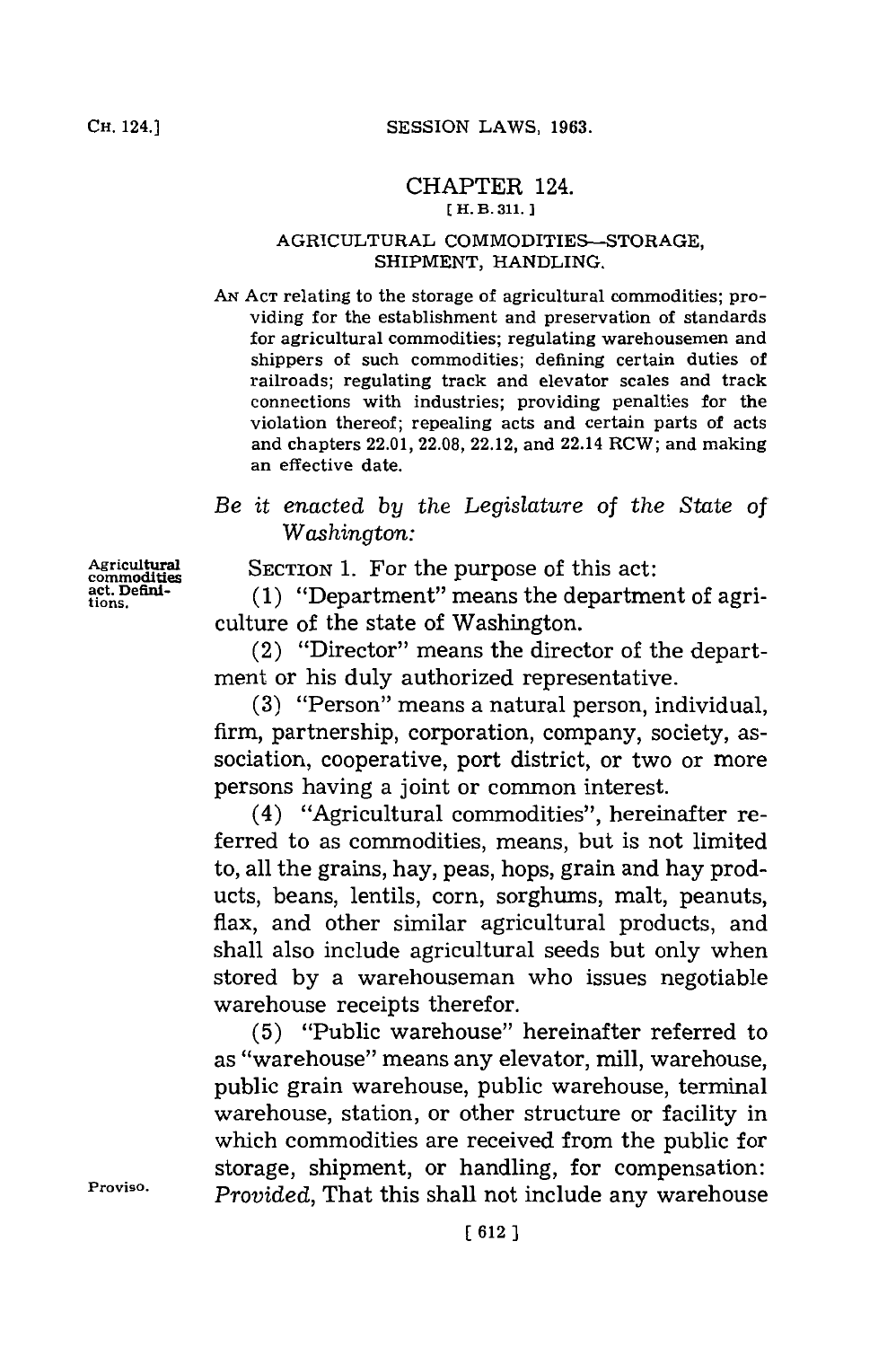storing or handling fresh fruits and/or vegetables or any warehouse used exclusively for cold storage.

**(6)** "Terminal warehouse" means any warehouse designated as a terminal **by** the department, and located at an inspection point where inspection facilities are maintained **by** the department and where commodities are ordinarily received and shipped **by** common carrier.

**(7)** "Inspection point" means a city, town, or other place wherein the department maintains inspection and weighing facilities.

**(8)** "Station" means two or more warehouses between which commodities are commonly transferred in the ordinary course of business and which are (a) immediately adjacent to each other, or **(b)** located within the corporate limits of any city or town and subject to the same transportation tariff zone, or (c) at any railroad siding or switching area and subject to the same transportation tariff zone, or **(d)** at one location in the open country off rail.

**(9)** "Depositor" means any person who deposits a commodity in a warehouse for storage, handling, or shipment, or who is the owner or legal holder of a warehouse receipt, outstanding scale weight ticket, or other evidence of such deposit.

**(10)** "Warehouse receipt" means a negotiable or nonnegotiable warehouse receipt as provided for in the Uniform Warehouse Receipts Act (chapter 22.04 RCW), as enacted or hereafter amended.

**(11)** "Warehouseman" means any person owning, operating, or controlling a warehouse.

(12) "Scale weight ticket" means a load slip or other evidence of deposit, serially numbered, not including warehouse receipts as defined in subsection **(10)** of this section, given a depositor on request upon initial delivery of the commodity to the warehouse and shall show the warehouse name, and state num-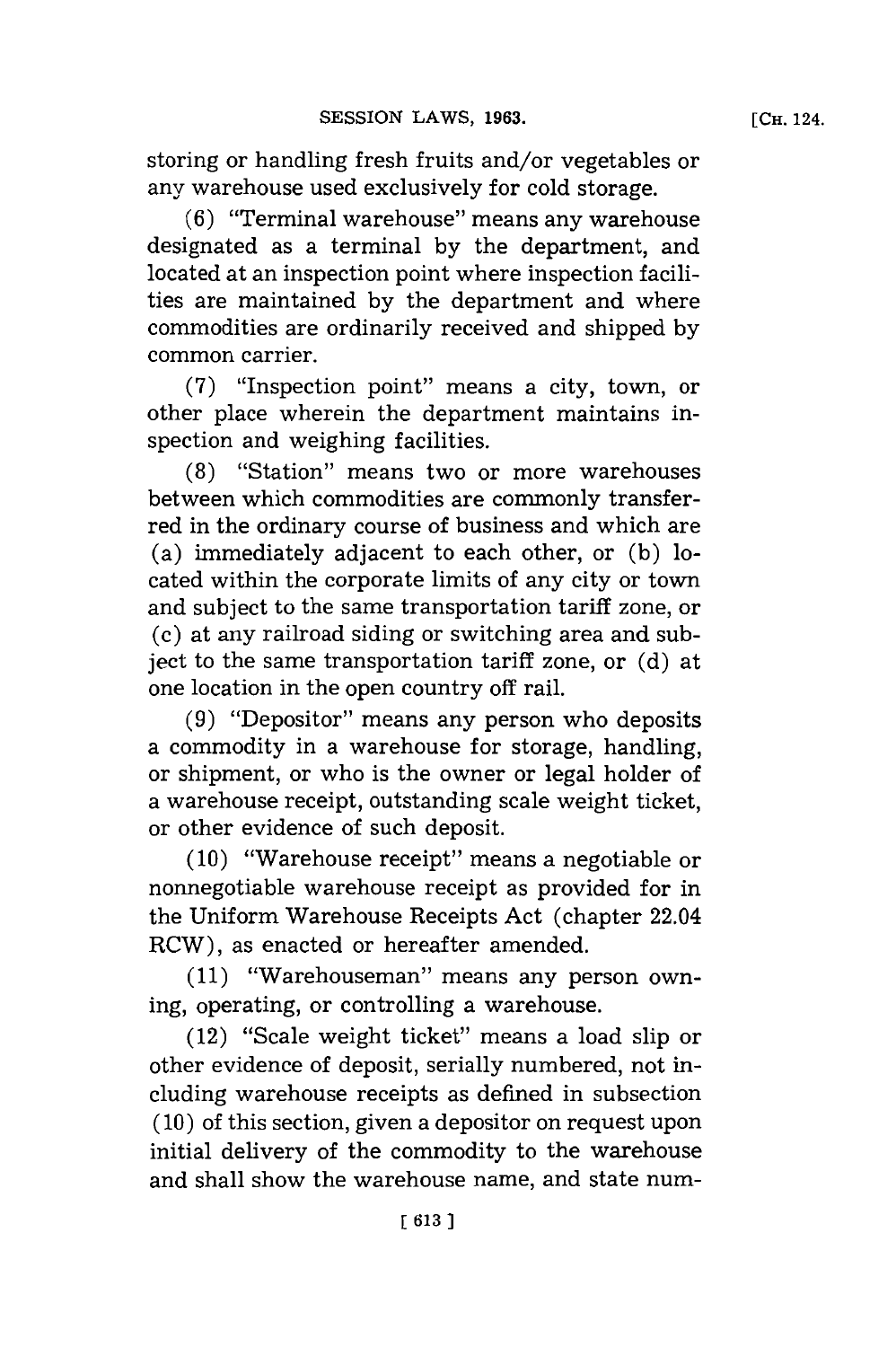ber, type of commodity, weight thereof, name of depositor, and the date delivered.

**SEC.** 2. The department shall administer and carry out the provisions of this act and rules adopted hereunder, and it shall have the power and authority to:

**(1)** Supervise the receiving, shipping, handling, weighing, and storage of all commodities;

(2) Supervise the inspection and grading of all commodities;

**(3)** Approve or disapprove the facilities, including scales, of all warehouses;

(4) Approve or disapprove all rates and charges for the handling, storage, and shipment of all commodities;

**(5)** Investigate all complaints of fraud in the operation of any warehouse;

**(6)** Examine and inspect, during ordinary business hours, any warehouse licensed hereunder, including all commodities therein and all books, documents, and records;

**(7)** Inspect at reasonable times any warehouse or storage facility where commodities are stored, handled, shipped, or received including all commodities stored therein and all books, documents, and records in order to determine whether or not such facility should be licensed pursuant to this act;

**(8)** Administer oaths, issue subpoenas to compel the attendance of witnesses, and/or the production of books, documents, and records anywhere in the state pursuant to a hearing relative to the purpose and provisions of this act. Witnesses shall be entitled to fees for attendance and travel, as provided in chapter 2.40 RCW, as enacted or hereafter amended;

**(9)** Adopt rules regarding the identification of commodities **by** the use of confetti or other similar means so that such commodities may be readily identified if stolen or removed in violation of the provi-

**Agricultural commodities act. Administrative powers enu-Rules, regulations.**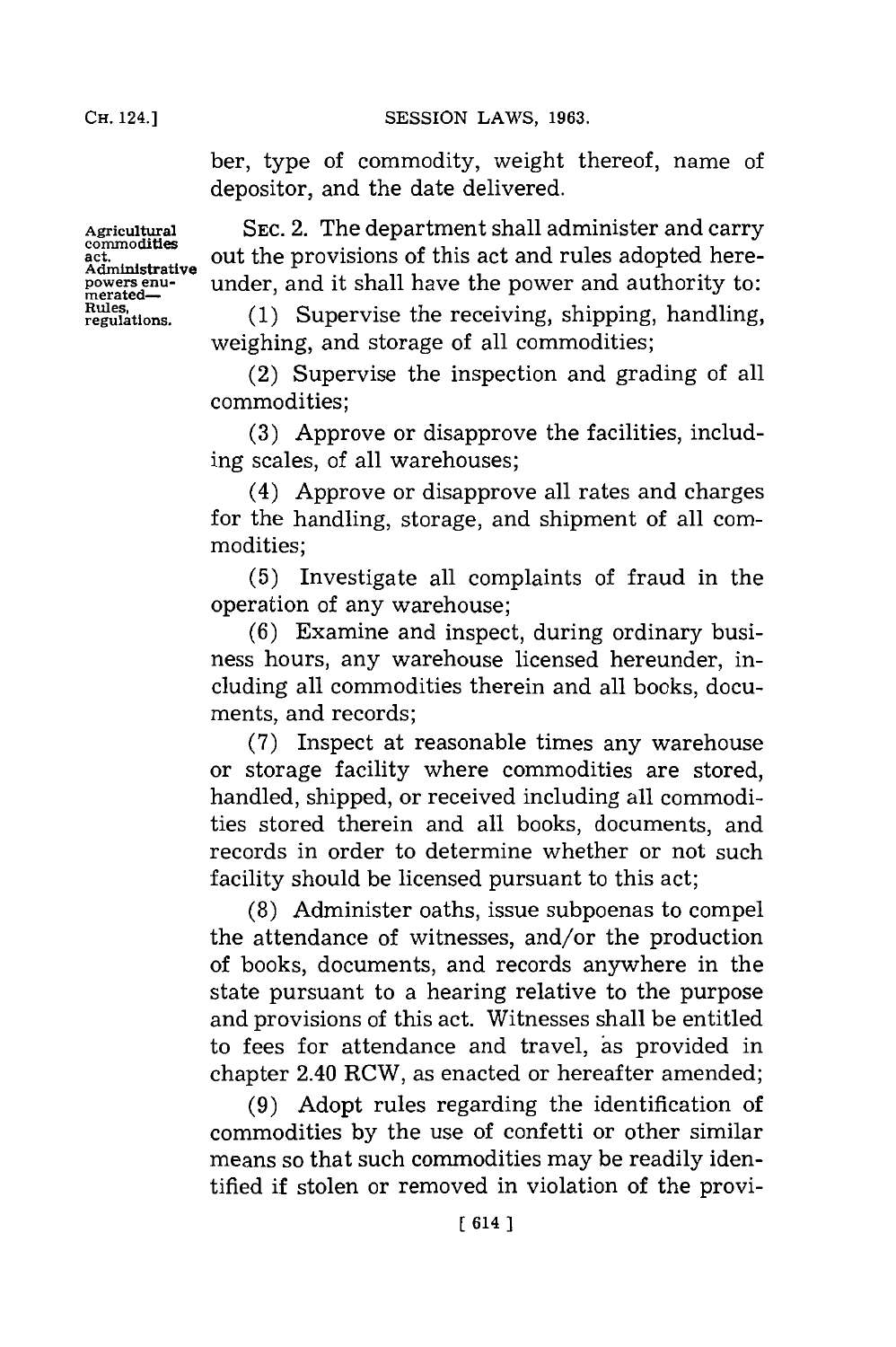sions of this act from a warehouse or if otherwise unlawfully transported;

**(10)** Adopt all the necessary rules and regulations for carrying out the purpose and provisions of this act. The adoption of rules and regulations under the provisions of this act shall be subject to the provisions of chapter 34.04 RCW (Administrative Procedure Act) as enacted or hereafter amended. The director when adopting rules in respect to the provisions of this act shall hold a public hearing and shall to the best of his ability consult with persons and organizations or interests who will be affected thereby, and any final rule adopted as a result of the hearing shall be designed to promote the provisions of this act and shall be reasonable and necessary and based upon needs and conditions of the industry, and shall be for the purpose of promoting the wellbeing of the industry to be regulated and the general welfare of the people of the state.

SEC. 3. It shall be unlawful for any person to oper-Licenses or ate a warehouse without first having obtained an **required.** annual license from the department. **A** separate license shall be required for each warehouse a person intends to operate: *Provided,* That any person **Proviso.** operating two or more warehouses which constitute a station may license such warehouses under one state license. **All** the assets of a given station, licensed under one state license, shall be subject to all the liabilities of that station and for the purposes of this act shall be treated as a single warehouse, requiring all the stocks and obligations of the warehouses at a given station to be treated as a unit for all purposes including, but not limited to, issuance of warehouse receipts and receipt and delivery of commodities for storage, shipment, or handling.

SEC. 4. Application for a license to operate a ware- Application for license. house under the provisions of this act shall be on a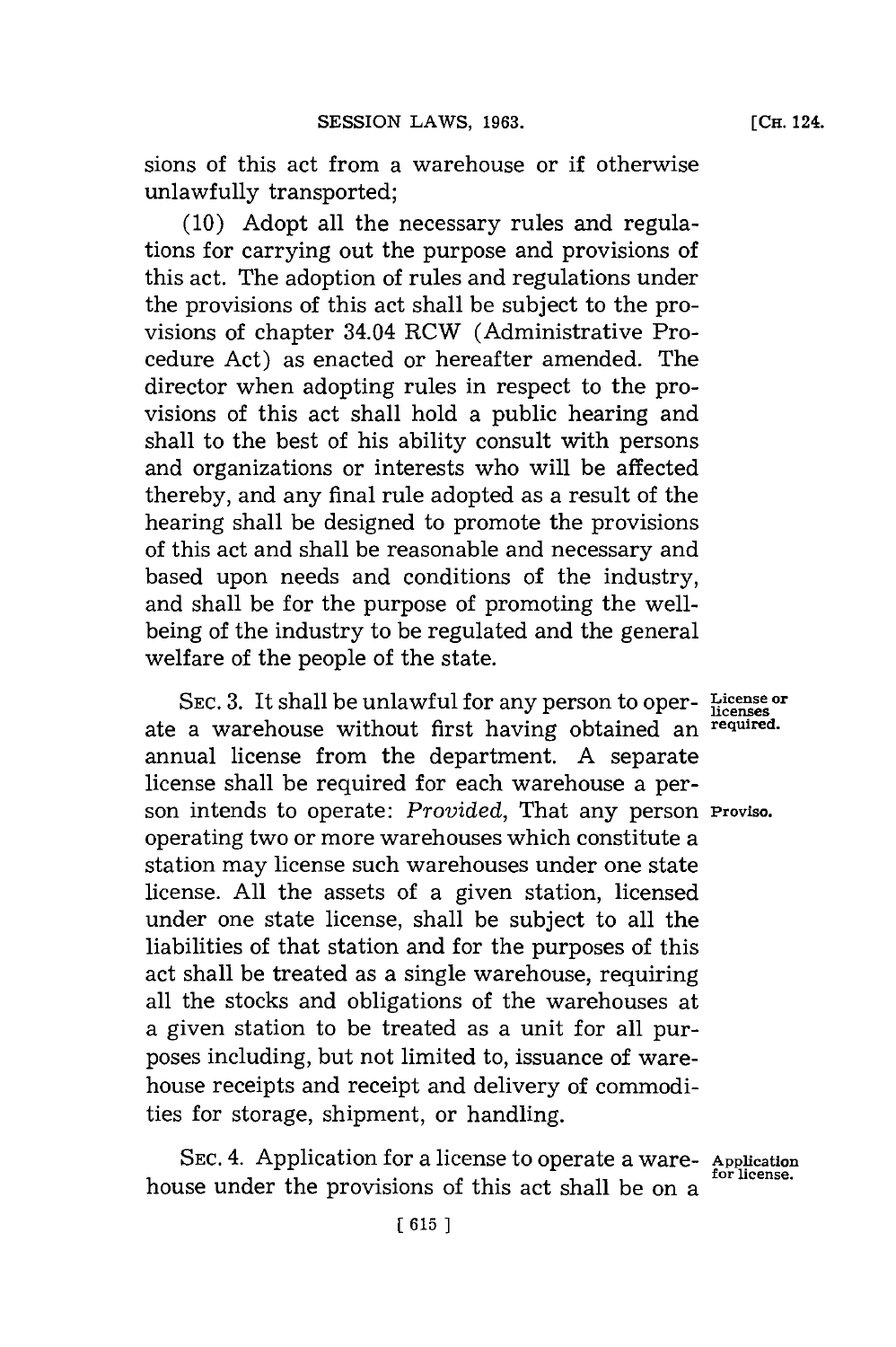Agricultural form prescribed by the department and shall include:

**commodities**<br>tion for **complete**<br>discussed **commodities commodities the contribution of**  $\mathbf{r}$  are individual **license,** license and whether the applicant is an individual, partnership, association, corporation or other;

> (2) The full name of each member of the firm or partnership, or the names of the officers of the company, society, cooperative association, or corporation;

> **(3)** The principal business address of the applicant in the state and elsewhere;

> (4) The name or names of the person or persons authorized to receive and accept service of summons and legal notices of all kinds for the applicant;

> **(5)** The location of each warehouse the applicant intends to operate and the preponderate commodity expected in storage;

> **(6)** The bushel storage capacity of each such warehouse to be licensed, including a schematic diagram accurately showing the areas of storage and floor plan of the warehouse;

> **(7)** The schedule of **f** ees to be charged at each warehouse for the handling, storage, and shipment of all commodities during the licensing period;

**(8) A** financial statement;

**(9)** Whether the application is **for** a station, terminal, or public warehouse license;

**(10)** Any other reasonable information the department finds necessary to carry out the purpose and provisions of this act.

**License fees, SEC. 5.** Any application for a license to operate a **penalties.** warehouse shall be accompanied **by** a license fee of one hundred dollars for a terminal warehouse and twenty-five dollars for a public warehouse. **If** a licensee operates more than one warehouse, under one state license as provided for in section **3** of this act, the license fee shall be computed **by** multiplying the number of physically separated warehouses within such station **by** the applicable terminal or public warehouse license fee. If an application for renewal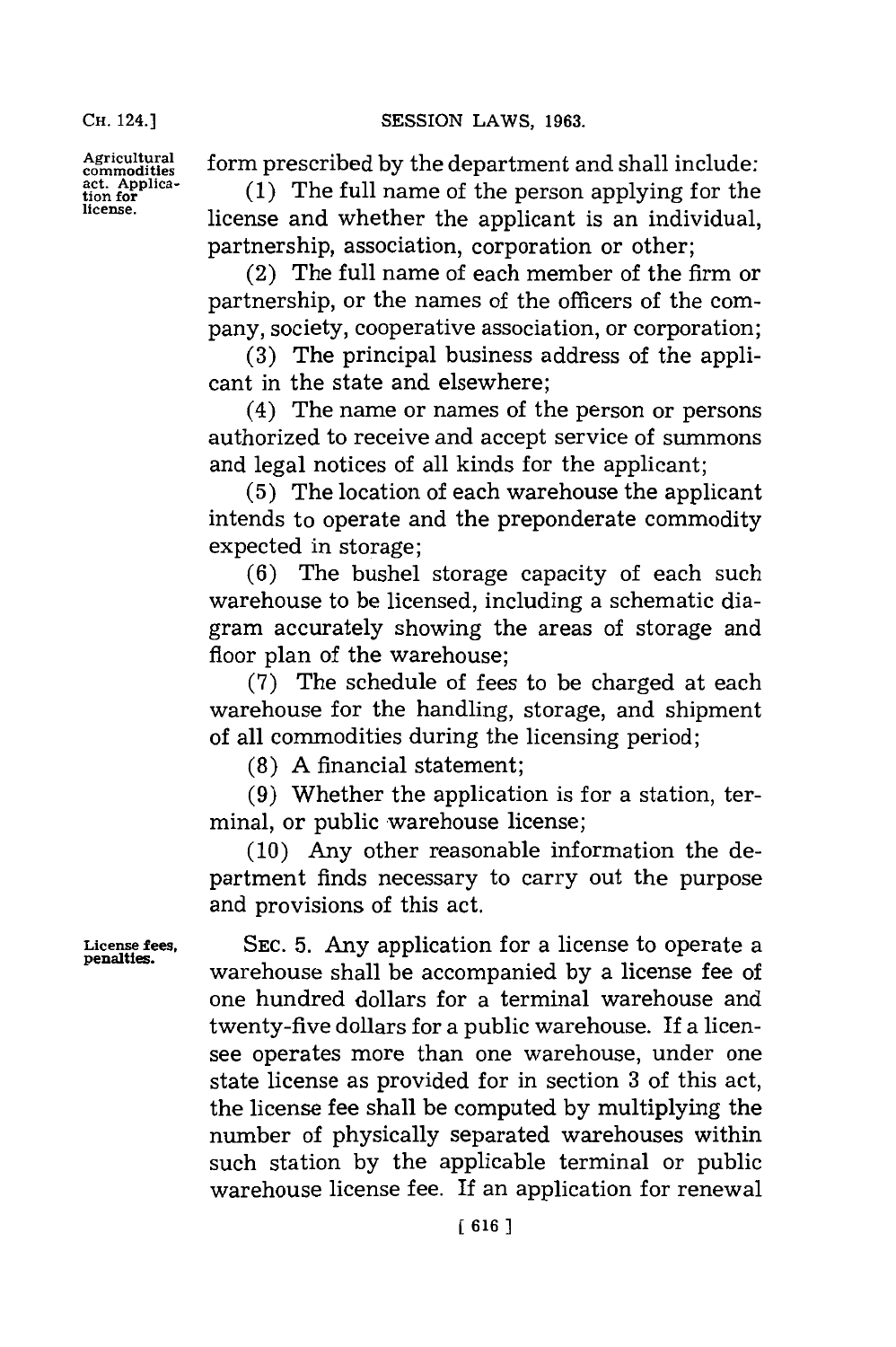of a license or licenses is not received **by** the department prior to June 30th of any year, a penalty of fifty dollars shall be assessed and added to the original fee and shall be paid **by** the applicant before the renewal license shall be issued. This penalty shall not apply if the applicant furnishes an affidavit certifying that he has not acted as a warehouseman subsequent to the expiration of his prior license.

SEC. 6. No license shall be issued to an applicant **Bond** and before a bond as provided in section 9 of this act **pre-equilate**<br>before a bond as provided in section 9 of this act **pre-equisite** and a certificate of insurance as provided in section **11** of this act have been filed with the department, or, as to bond requirements under section **9** of this act proof of filing of a bond with the United States secretary of agriculture as required **by** the United States Warehouse Act **(7 USCA §** 241 et *seq.).* Proof of such filing with the United States secretary of agriculture shall be **by** filing a certified copy of such bond with the department.

**SEC. 7.** The department shall issue a license to an **License-Issu**applicant upon its determination that the applicant  $\frac{1}{2}$  -Duration. has facilities adequate for handling and storage and that the application is in the proper form and upon approval of the matters contained therein and upon a showing that such applicant has complied with the provisions of this act and rules adopted hereunder. The licensee shall forthwith upon receipt of such license post it in a conspicuous place in the office of the licensed warehouse or if a station license, in the main office at such station. Such license shall expire on June 30th, subsequent to the date of issuance unless it has been revoked, canceled, or suspended prior thereto **by** the department.

SEC. 8. The department is authorized to deny, sus- Licenses pend, or revoke a license after a hearing in any case **Suspension-**<br>
<sup>Suspension-store and the subsequent of the suspension-</sup> in which it is determined that there has been a violation or refusal to comply with the requirements of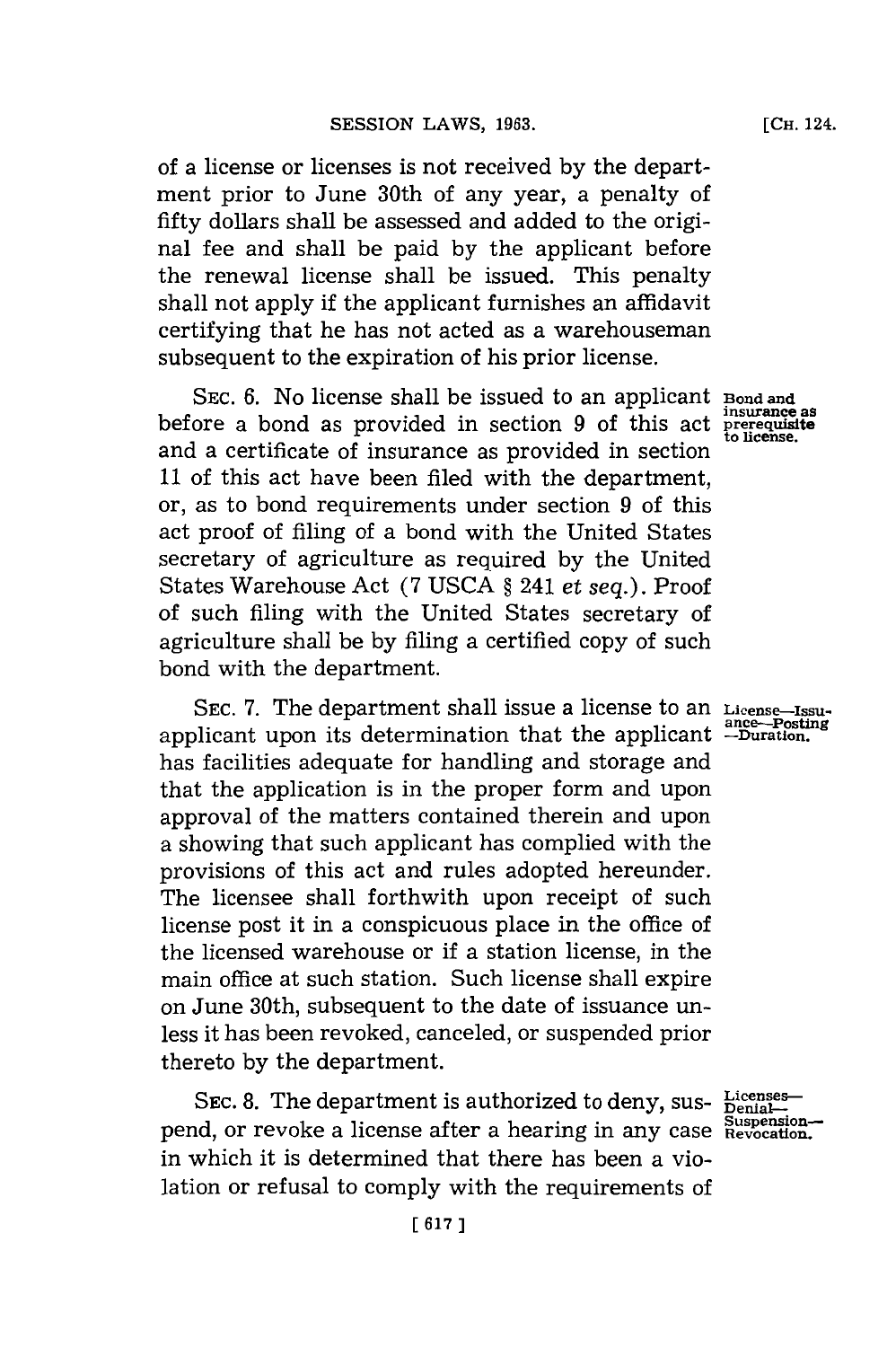this act, rules adopted hereunder, or the provisions of the Uniform Warehouse Receipts Act (chapter 22.04 RCW) as enacted or hereafter amended. **All** hearings for the denial, suspension, or revocation of a license shall be subject to chapter 34.04 RCW **(Ad**ministrative Procedure Act) as enacted or hereafter amended.

**Agricultural SEC. 9. (1)** Before any person shall be granted a ect. Bond **act. Bond license pursuant to the provisions of this act such requisites-**<br>**act. Bond person** shall give a bond to the state of Washington policy in **Insurance person shall give a bond to the state of Washington**<br> **Insurance** *policy in* **executed** by the warehouseman as principal and by ileu of executed by the warehouseman as principal and by a corporate surety licensed to do business in this state as surety. The bond shall be in the sum of not less than ten thousand dollars nor more than two hundred thousand dollars. The department shall, after holding a public hearing, determine the amount of the bond which shall be computed at a rate of not less than ten cents nor more than twenty-five cents per bushel multiplied **by** the number of bushels of licensed commodity storage capacity of the warehouses of the licensee furnishing the bond. The department shall in determining the rate per bushel in fixing the amount of the bond take into consideration the bonding requirements of the United States Warehouse Act **(7 USCA §** 241 *et seq.).*

> (2) The bond shall be approved **by** the department and shall be conditioned upon the faithful performance **by** the warehouseman of the duty to keep in the warehouse for the depositor the commodity delivered, and to deliver the commodity to, or ship it for such depositor, and such additional obligations as a warehouseman as may be assumed **by** him under storage contracts with the respective depositors of commodities in such warehouse. In case a person has applied for licenses to conduct two or more warehouses in the state, the assets applicable to all warehouses, but not the deposits except in case of a sta-

**commodities**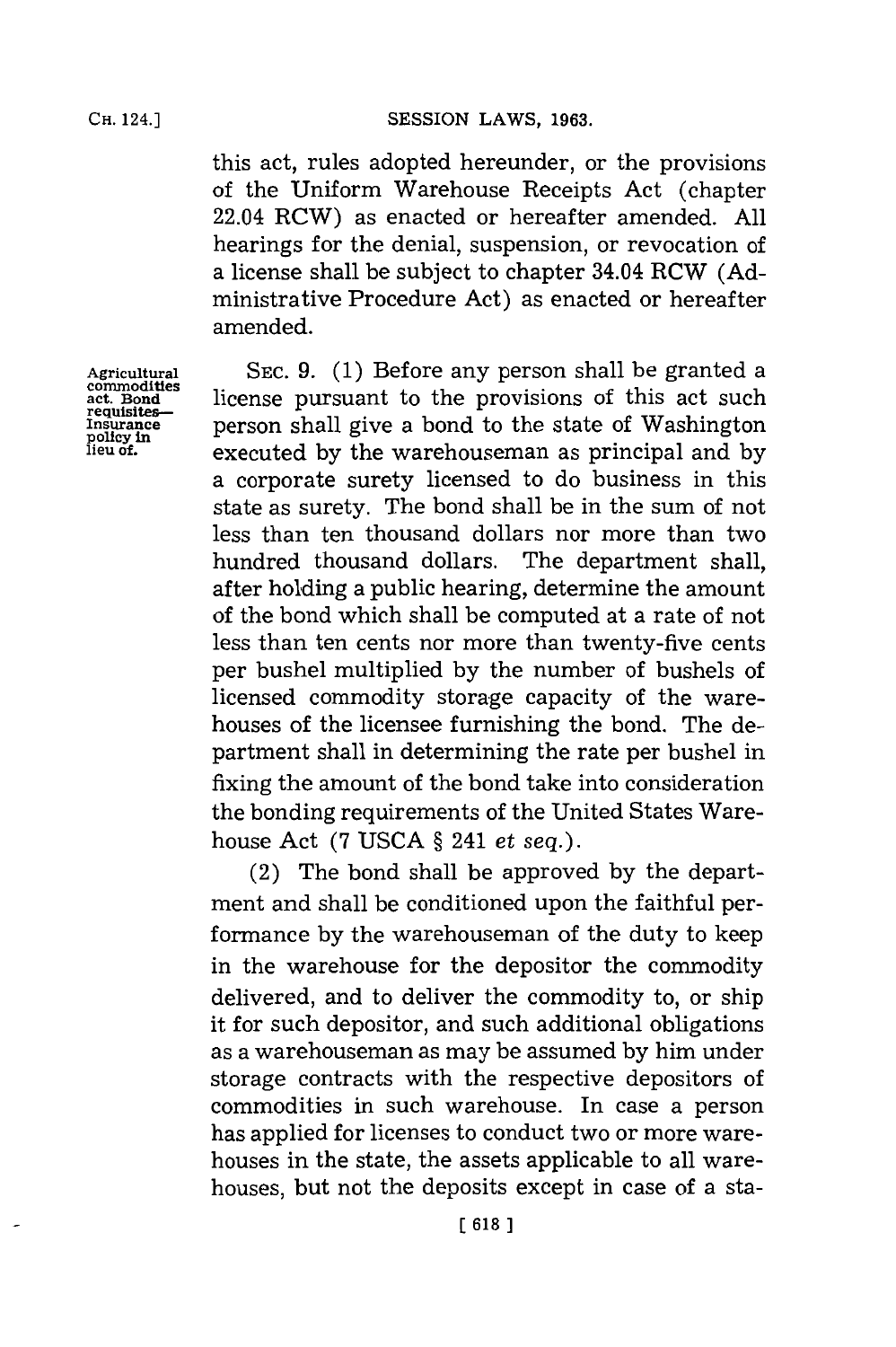tion, shall be subject to the liabilities of each. The total and aggregate liability of the surety for all claims upon such bond shall be limited to the amount specified in the bond.

**(3)** The warehouseman may give a single bond meeting the requirements of this act, and all warehouses operated **by** the warehouseman shall be deemed as one warehouse for the purpose of the bond required under such section. Any change in the capacity of a warehouse or installation of any new warehouse involving a change in bond liability under this act shall be immediately reported to the department prior to the operation thereof.

(4) **If** a bond has been filed with, and approved **by,** the department of agriculture of the United States, as required **by** the United States Warehouse Act **(7 USCA §** 241 *et seq.),* then such bond shall be considered as in lieu of the bond required **by** this section only when:

(a) Satisfactory proof of the filing and approval of the bond is filed with the department;

**(b)** The surety is a corporation authorized to do business as a surety in this state;

**(5)** The department may when the sum of such surety bond is less than that required in this act accept in addition thereto a surety bond whose sum when added to the sum of the surety bond filed with the United States department of agriculture shall satisfy the requirement of this act.

**(6)** Notwithstanding any other provisions of this act, the license of a warehouseman shall automatically be suspended in accordance with the provisions of section **10** of this act for failure at any time to have or to maintain a bond in the amount and type required herein. The department shall remove the suspension or issue a license as the case may be, when the required bond has been obtained.

**(7)** Any warehouseman required to submit a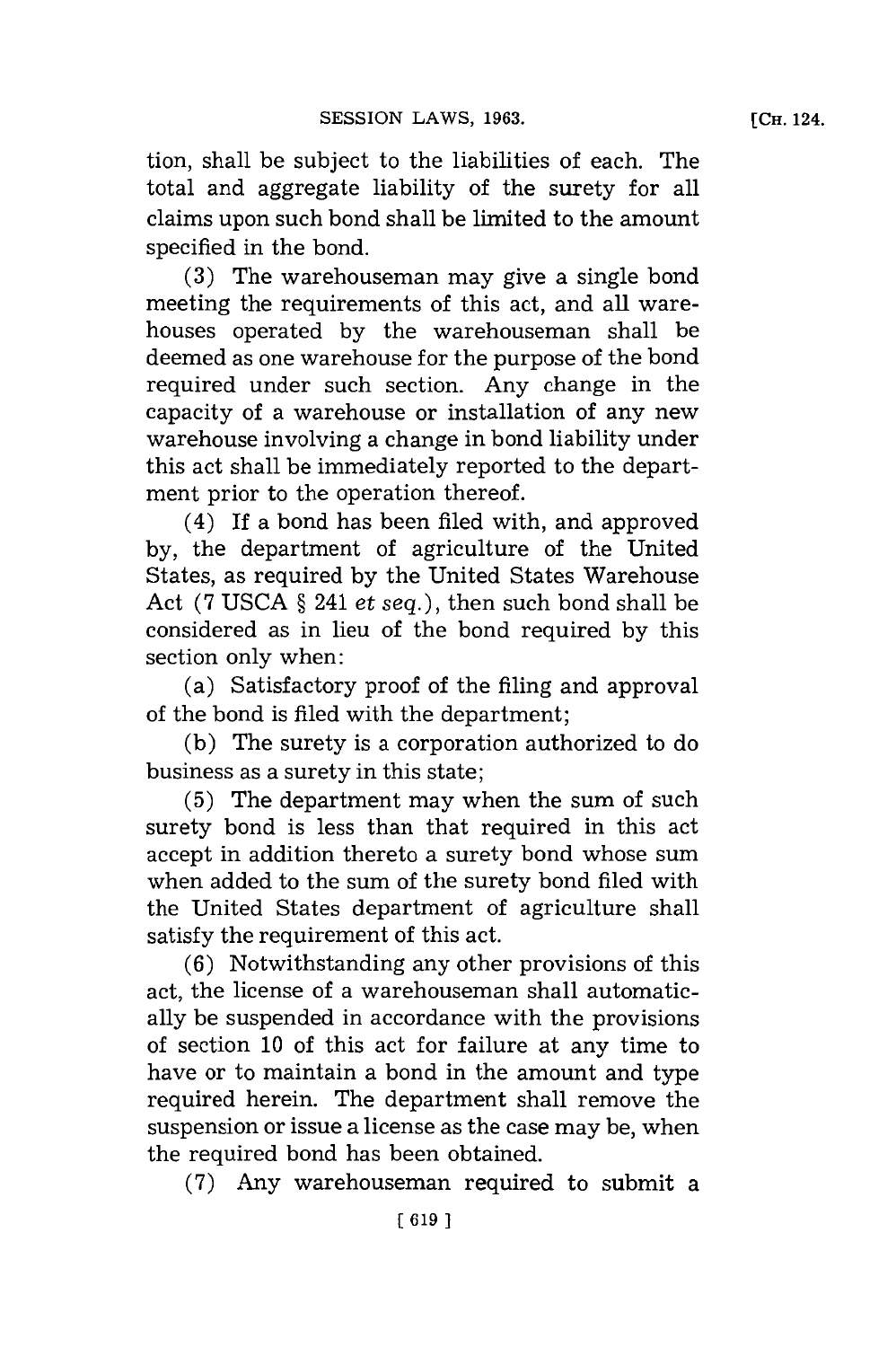**Agricultural commodities act. Insurance policy in lieu of bond.** bond to the department pursuant to the provisions of this act shall have the option to file a policy of insurance with the department in lieu of the warehouseman's bond. Such insurance policy before being accepted shall be approved **by** the attorney general and the insurance commissioner of the state of Washington if they deem the coverage provided thereby is equivalent to or greater than the coverage for depositors provided **by** the warehouseman's bond. If such an insurance policy is accepted in place of the bond such insurance policy, as between the department, warehouseman, and the depositors, shall be treated exactly the same as if it were a bond filed with the department. It is the intention of the legislature in this subsection to have the insurance policy replace the bond, as between the department, warehouseman, and the depositors, for all purposes as though the term bond used throughout the several sections of this act were to contain instead the term insurance policy.

**Bonds-Dura-tion-Release of surety.**

**SEC. 10.** Every bond filed with and approved **by** the department shall without the necessity of periodic renewal remain in force and effect until such time as the warehouseman's license is revoked for cause or otherwise canceled. The surety on a bond, as provided herein, shall be released and discharged from all liability to the state accruing on such bond after the expiration of ninety days from the date upon which such surety shall have lodged with the department a written request to be released and discharged; but this provision shall not operate to relieve, release, or discharge the surety from any liability already accrued or which shall accrue before the expiration of the ninety-day period. The surety shall simultaneously send such notification of cancellation in writing to any other governmental agency requesting it. The department shall promptly upon receiving any such request notify the principal who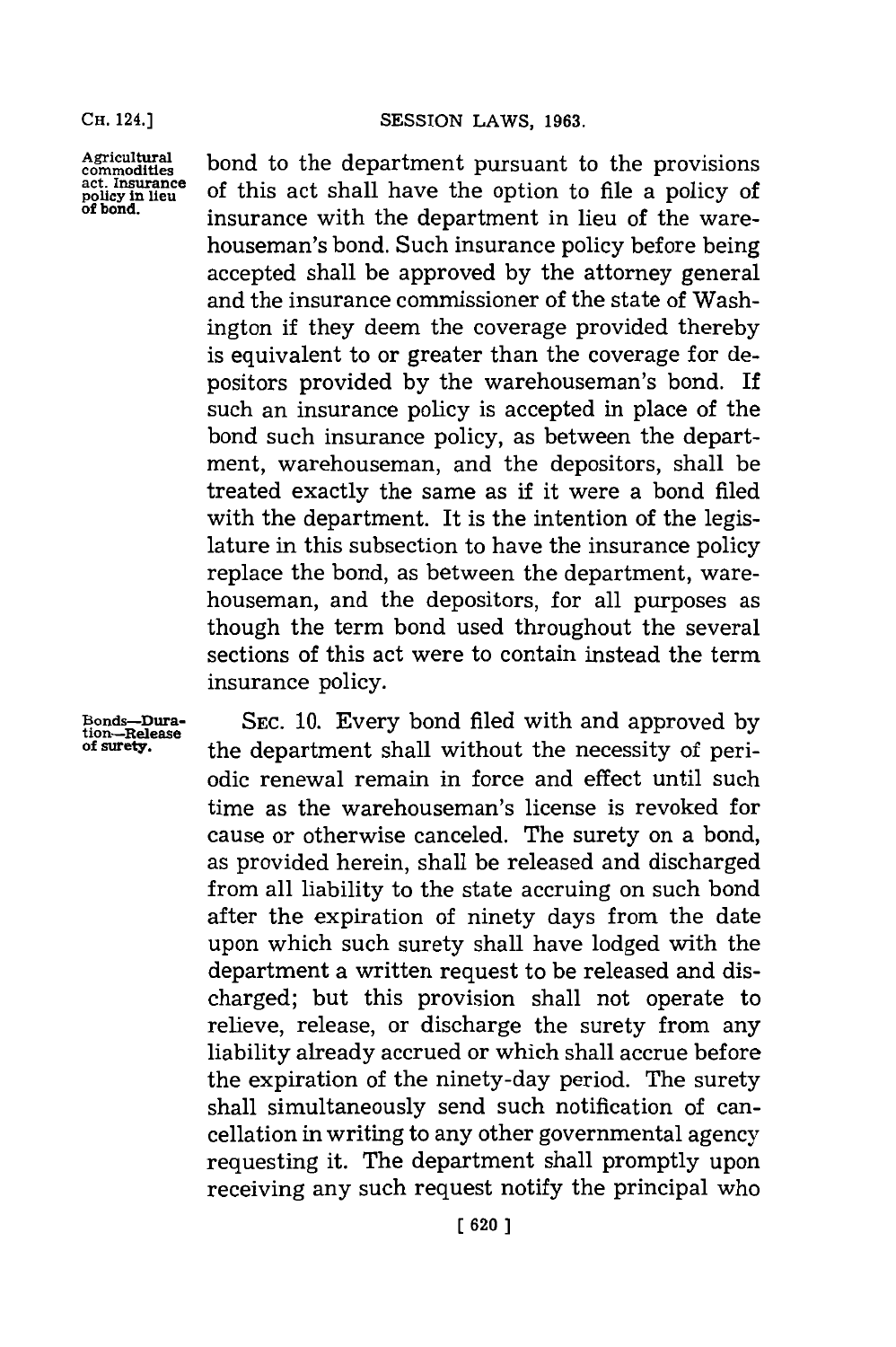furnished the bond and unless the principal shall, on or before the expiration of the ninety-day period, file a new bond, the department shall forthwith cancel the principal's license.

SEC. 11. All commodities in storage in a ware- Casualty house shall be kept fully insured for the current **required-Certifiate to** market value of such commodity for the license pe- be filed riod against loss **by** fire, lightning, internal explosion, windstorm, cyclone, and tornado. Evidence of such insurance coverage in the form of a certificate of insurance approved **by** the department shall be filed **by** the warehouseman with the department at the time of making application for an annual license to operate a warehouse as required **by** this act. The department shall issue a license when such certificate of insurance is received.

SEC. 12. (1) Upon the existence of an effective Insurancepolicy of insurance as required in section 11 of this **procedure** act, the insurance company involved shall be required to give thirty days' advance notice to the department **by** registered mail or certified mail return receipt requested of any cancellation of the policy. In the event of any cancellation, the department, without hearing, shall immediately suspend the license of such person, and the suspension shall not be removed until satisfactory evidence of the existence of an effective policy of insurance conditioned as above set out, has been submitted to the department.

**SEC. 13. (1)** Every warehouseman shall receive **Rightsand duties of** for storage, handling, or shipment, so far as the licensee. capacity and facilities of his warehouse will permit, all commodities included in the provisions of this act, in suitable condition for storage, tendered him in the usual course of business and shall issue therefor a warehouse receipt or receipts in form prescribed **by** the department as herein provided or a scale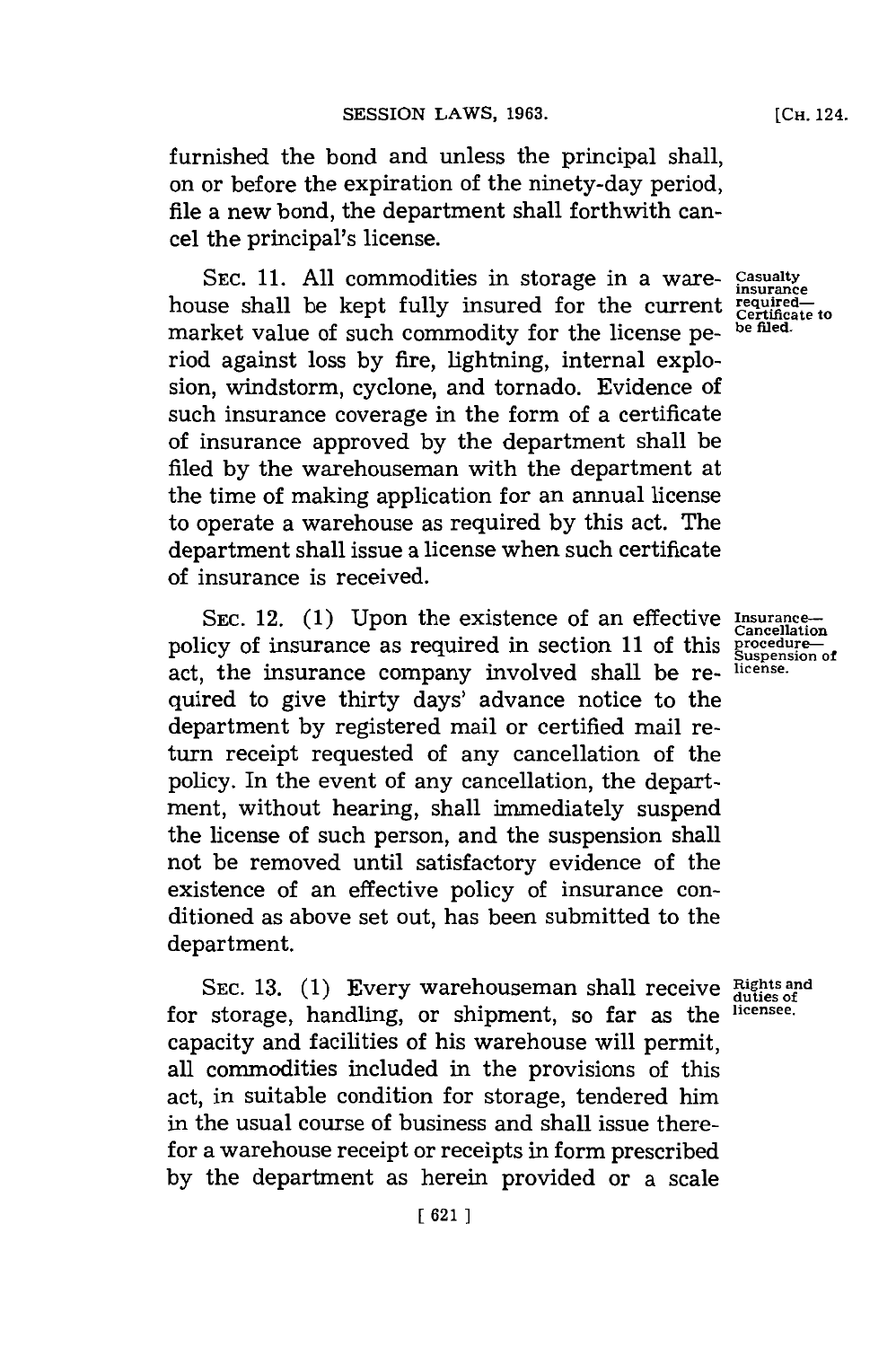licensee.<br>Receipts

Agricultural weight ticket. The **act-** Rights, weight ticket. The deposit for storage, shipment or act-rights, handling of such commodity must be credited to the  $\text{Receits}\ \text{Receits}\ \text{depositor in the books of the warehouse}$  within special  $\text{Receits}\ \text{Sereits}$ . **binning-** seven days from the date of such deposit. If the corncommoities. modity has been graded a warehouse receipt shall be issued within ten days after demand **by** the owner.

> (2) If requested **by** the depositor, each lot of his commodity shall be kept in a special pile or special bin, if available, but in the case of a bulk commodity, if the lot or any portion of it does not equal the capacity of any available bin, the depositor may exercise his option to require the commodity to be specially binned only on agreement to pay charges based on the capacity of the available bin most nearly approximating the required capacity.

> **(3) A** warehouseman shall have the right to refuse to accept for storage commodities which are wet, damaged, insect-infested, or in other ways unsuitable for storage.

**---Partial** SEC. 14. (1) When partial withdrawal of his comprocedure--<br>Liability to **modity** is made by a depositor, the warehouseman<br>third parties.<br> $\frac{1}{2}$  aboll molto oppropriate netation thereof on the donor shall make appropriate notation thereof on the depositor's nonnegotiable receipt or on other records, or, if the warehouseman has issued a negotiable receipt to the depositor, he shall claim, cancel, and replace it with a negotiable receipt showing the amount of such depositor's commodity remaining in the warehouse, and for his failure to claim and cancel, upon delivery to the owner of a commodity stored in his warehouse, a negotiable receipt issued **by** him, the negotiation of which would transfer the right to possession of such commodity, a warehouseman shall be liable to anyone who purchases such receipt for value and in good faith, for failure to deliver to him all the commodity specified in the receipt, whether such purchaser acquired title to the negotiable receipt before or after delivery of any part of the commodity **by** the warehouseman.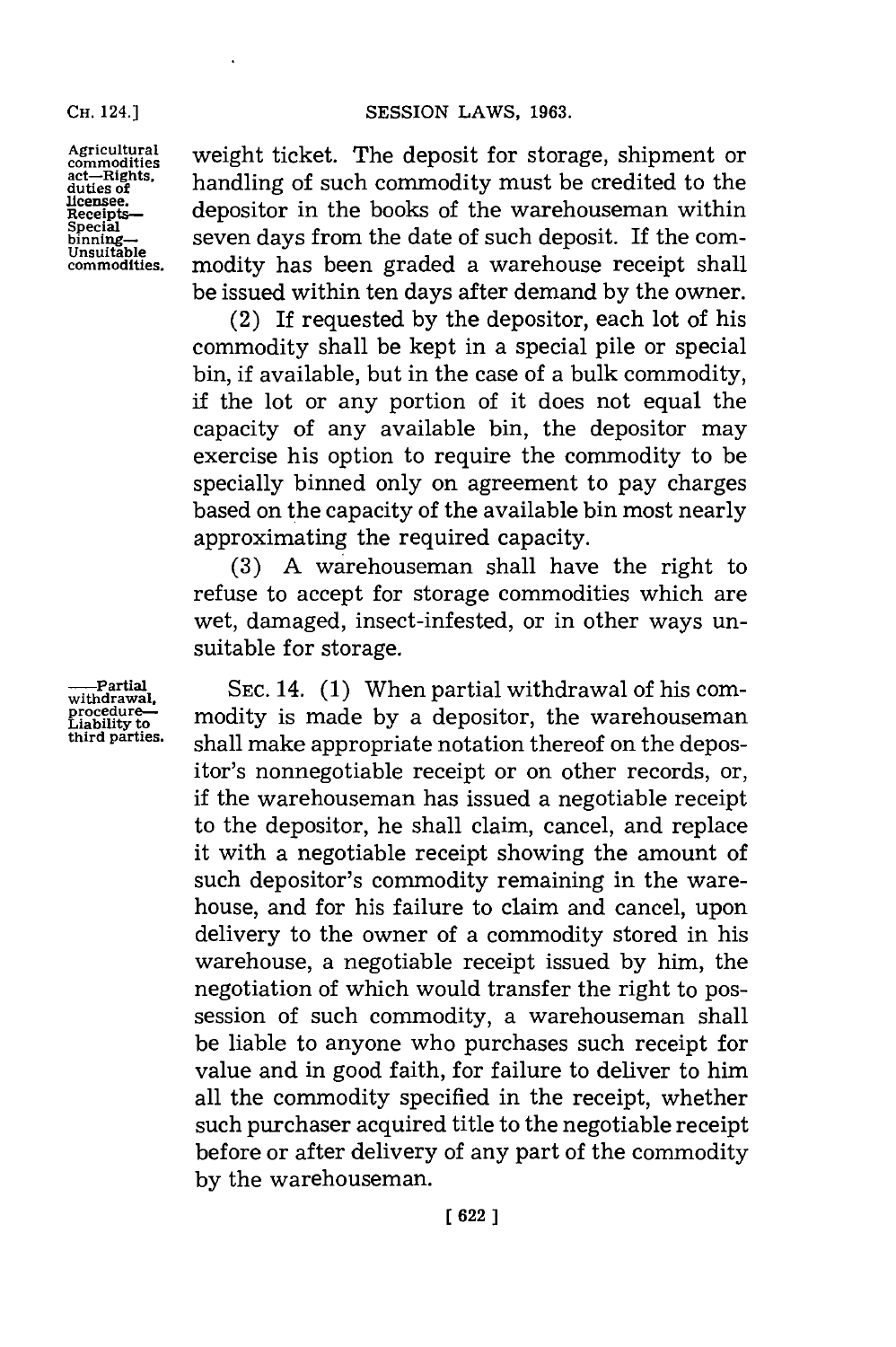**SEC. 15. (1)** The duty of the warehouseman to deliver the commodity stored shall be governed **by** the provisions of this act and the requirements of the Uniform Warehouse Receipts Act (chapter 22.04 RCW) as enacted or hereafter amended. Upon the return of the receipt to the proper warehouseman, properly endorsed, and upon payment or tender of all advances and legal charges, commodities of the grade and quantity named therein shall be delivered to the holder of such receipt, except as provided **by** the Uniform Warehouse Receipts Act (chapter 22.04 RCW) as enacted or hereafter amended.

(2) **A** warehouseman's duty to deliver any commodity is fulfilled if delivery is made pursuant to the contract with the depositor or if no contract exists, then to the several owners in the order of demand as rapidly as it can be done **by** ordinary diligence; where delivery is made within forty-eight hours excluding Saturdays, Sundays, and legal holidays after facilities for receiving the commodity are provided, such delivery is deemed to comply with this subsection.

**(3)** No warehouseman shall fail to deliver a **com**modity as provided in this section, and delivery shall be made at the warehouse or station where the commodity was received unless agreed otherwise.

(4) In addition to being subject to penalties provided in this act for a violation of this section, if a warehouseman unreasonably fails to deliver commodities within the time as provided in this section, the person entitled to delivery of the commodity may maintain an action against the warehouseman for any damages resulting from the warehouseman's unreasonable failure to so deliver. In any such action the person entitled to delivery of the commodity has the option to seek recovery of his actual damages or liquidated damages of one-half of one percent of the

**-Delivery of stored commodities -Damages.**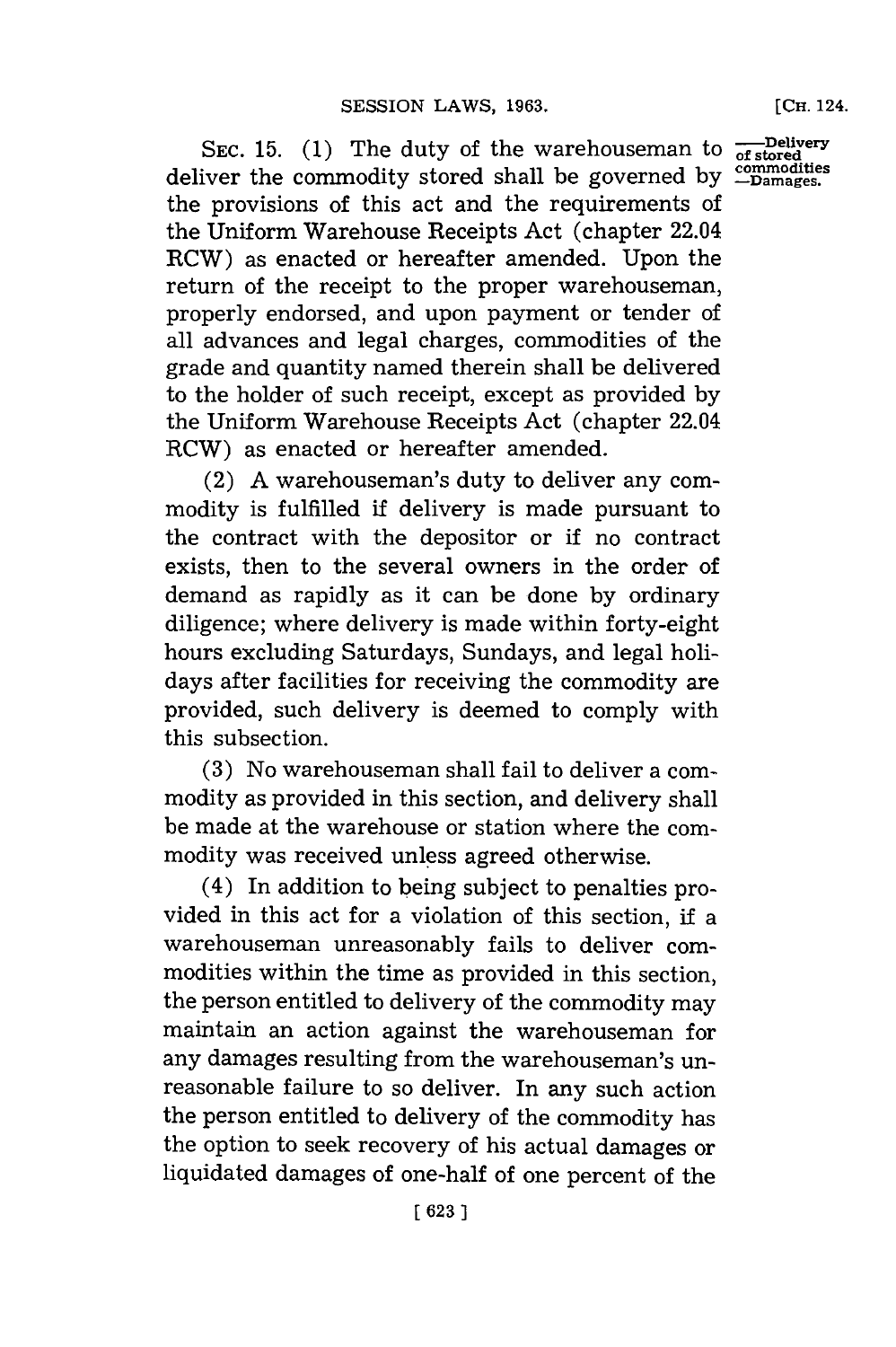**CH. 24.3SESSION LAWS, 1963.**

value for each day's delay after such forty-eight hour period.

Agricultural SEC. 16. (a) If a warehouseman discovers that  $\text{act-mights}$  as a result of a quality or condition of a certain com-**Existence**.<br> **Disposition of** modity placed in his warehouse, including identity hazardous<br>
commodities. preserved commodities as provided for in section 13 preserved commodities as provided for in section 13 (2) of this act, of which he had no notice at the time of deposit, such commodity is a hazard to other commodities or to persons or to the warehouse he may notify the depositor that it will be removed. If the depositor does not accept delivery of such commodity upon removal the warehouseman may sell the commodity at public or private sale without advertisement but with reasonable notification of the sale to all persons known to claim an interest in the commodity. **If** the warehouseman after a reasonable effort is unable to sell the commodity, he may dispose of it in any other lawful manner and shall incur no liability **by** reason of such disposition.

> **(b)** At any time prior to sale or disposition as authorized in this section, the warehouseman shall deliver the commodity to any person entitled to it, upon proper demand and payment of charges.

> (c) From the proceeds of sale or other disposition of the commodity the warehouseman may satisfy his charges for which otherwise he would have a lien, and shall hold the balance thereof for delivery on the demand of any person to whom he would have been required to deliver the commodity.

**disposition of**

SEC. 17. (1) If written instruction or order is commodities given or furnished by the owner of the commodity, written order. or his authorized agent, directed to a licensed warehouseman, and **if** such order is properly made a part of the warehouseman's records and available for departmental inspection, then the warehouseman:

> (a) May accept such deposit of a commodity for the purpose of sale to the warehouseman;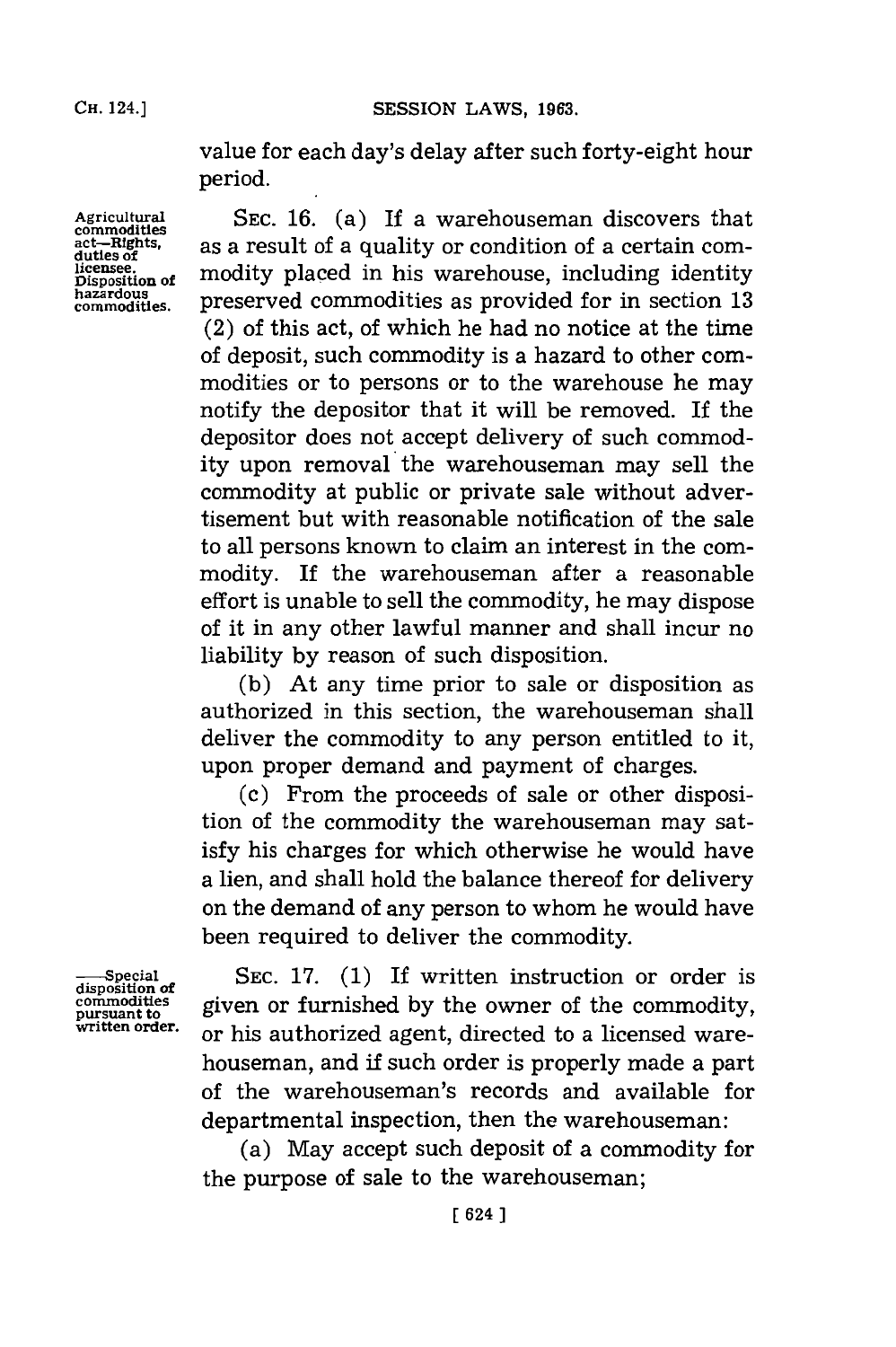**(b)** May receive such commodity for the purpose of processing or cleaning;

(c) May receive such commodity for the purpose of shipping **by** the warehousemnan for the account of the depositor;

**(d)** May accept seed and handle the same pursuant to the terms of a contract with the depositor and the contract shall be considered written instructions pursuant to subsection **(1)** of this section.

(2) Commodities deposited with the warehouseman without written order, as provided for in subsection **(1)** of this section, must be handled and considered to be a commodity in storage.

**SEC. 18. (1) A** licensee operating another business in conjunction with, or in proximity to, his warehouse shall keep a complete set of records for all commodities stored. Deposits of commodities for the account of such other business, or for commodities owned **by** the warehouseman, shall be entered in the books of the warehouse in the same manner as those of other depositors.

(2) No warehouse receipt issued **by** any warehouseman as defined in this act and no negotiation, transfer, or pledge of any such receipt shall be defeated **by** reason of the fact that the goods covered **by** the receipt were owned, in whole or in part, **by** the warehouseman at the time the receipt was issued.

**SEC. 19.** No warehouseman subject to the provisions of this act shall:

**(1)** Directly or indirectly, **by** any special charge, rebate, drawback, or other device, demand, collect, or receive from any person a greater or lesser compensation **for** any service rendered or to be rendered in the handling, storage, or shipment of any commodity than he demands, collects, or receives from any other person for doing for him a like and contemporaneous service in the handling, storage, or ship-

**-Records when operat- ing other business-Effect of ownership of goods by licensee.**

**-Rebates. performances, etc., pro- hibited.**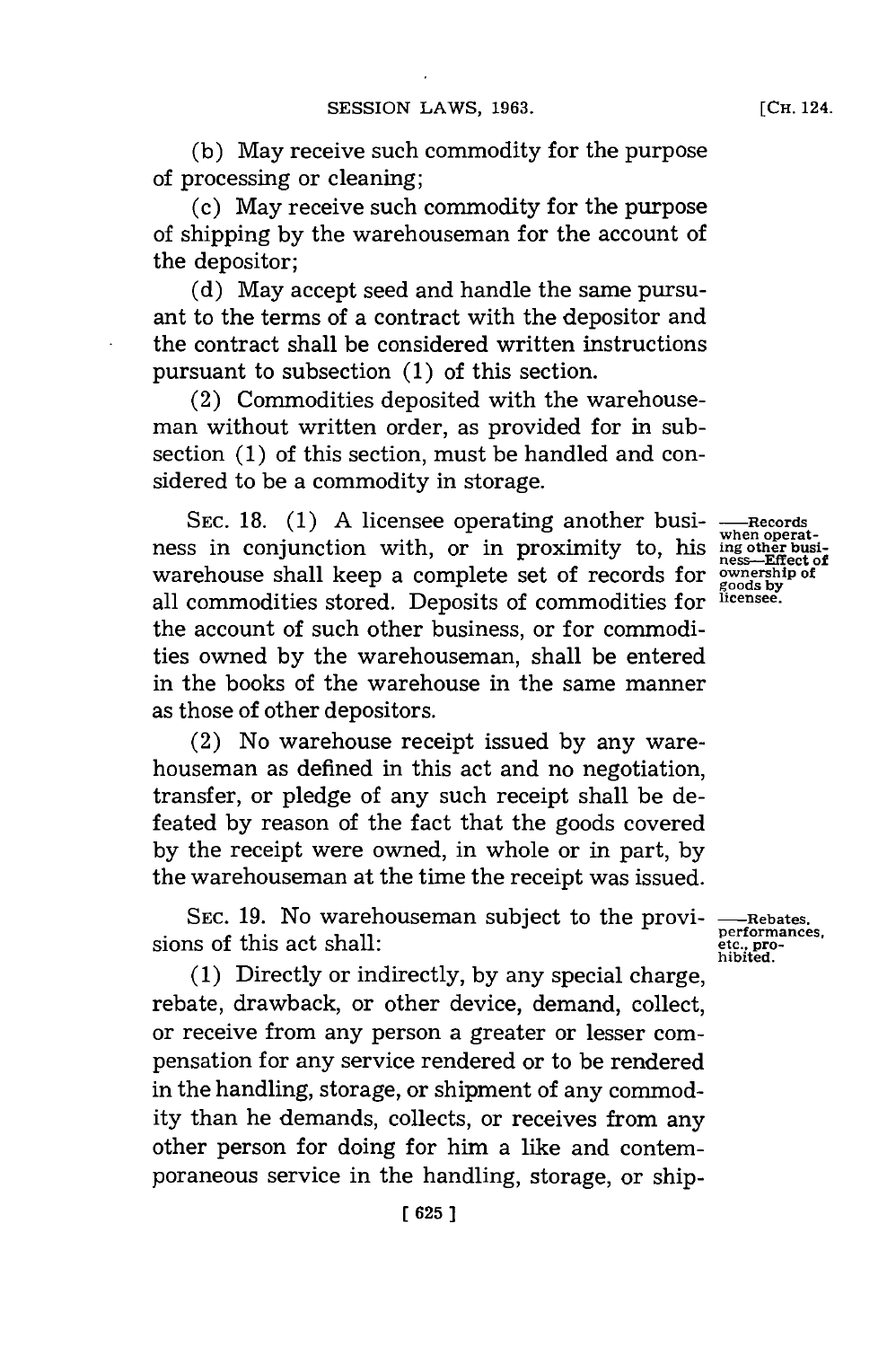**Cii. 24.]SESSION** LAWS, **1963.**

ment of any commodity under substantially similar circumstances or conditions;

(2) Make or give any undue or unreasonable preference or advantage to any person in any respect whatsoever;

**(3)** Subject any particular person to any undue or unreasonable prejudice or disadvantage in any respect whatsover.

Agricultural SEC. 20. Each warehouseman shall report informaact—Rights, tion to the department at such times and as may be ditiense. licensee. *reasonably required by the department for the neces***department.** sary enforcement and supervision of a sound, reasonable, and efficient warehouse inspection program for the protection of depositors of commodities and for persons, or agencies, who deal in such commodities.

**---Receipt** SEC. 21. It shall be unlawful for any warehouseman to receive in any terminal warehouse any grain **gadiun-** that has not been weighed, inspected, and/or graded **by** an employee of the department under the supervision of a duly authorized inspector of the department, or to deliver out of any terminal warehouse any grain that has not been weighed, inspected, and/or graded in such manner.

**-remises** SEC. 22. **A** warehouse or station shall be constructed and maintained in a manner adequate to carry out the provisions of this act.

> SEC. **23.** Every licensee shall post at or near the main entrance to each of his warehouses a sign as prescribed **by** the department which shall include the words "Washington Bonded Warehouse". It shall be unlawful to display such sign or any sign of similar appearance or bearing the same words, or words of similar import, when such warehouse is not licensed and bonded under this act.

**-- Schedule of rates posted.**

**SEC.** 24. Every warehouseman shall annually, during the first week in July, publish **by** posting in a

act-Rights,<br>duties, of

whilout<br>inspection,<br>weighing,<br>grading, un-<br>lawful.

**requisite.**

**-Sign to be posted-Unlawful use.**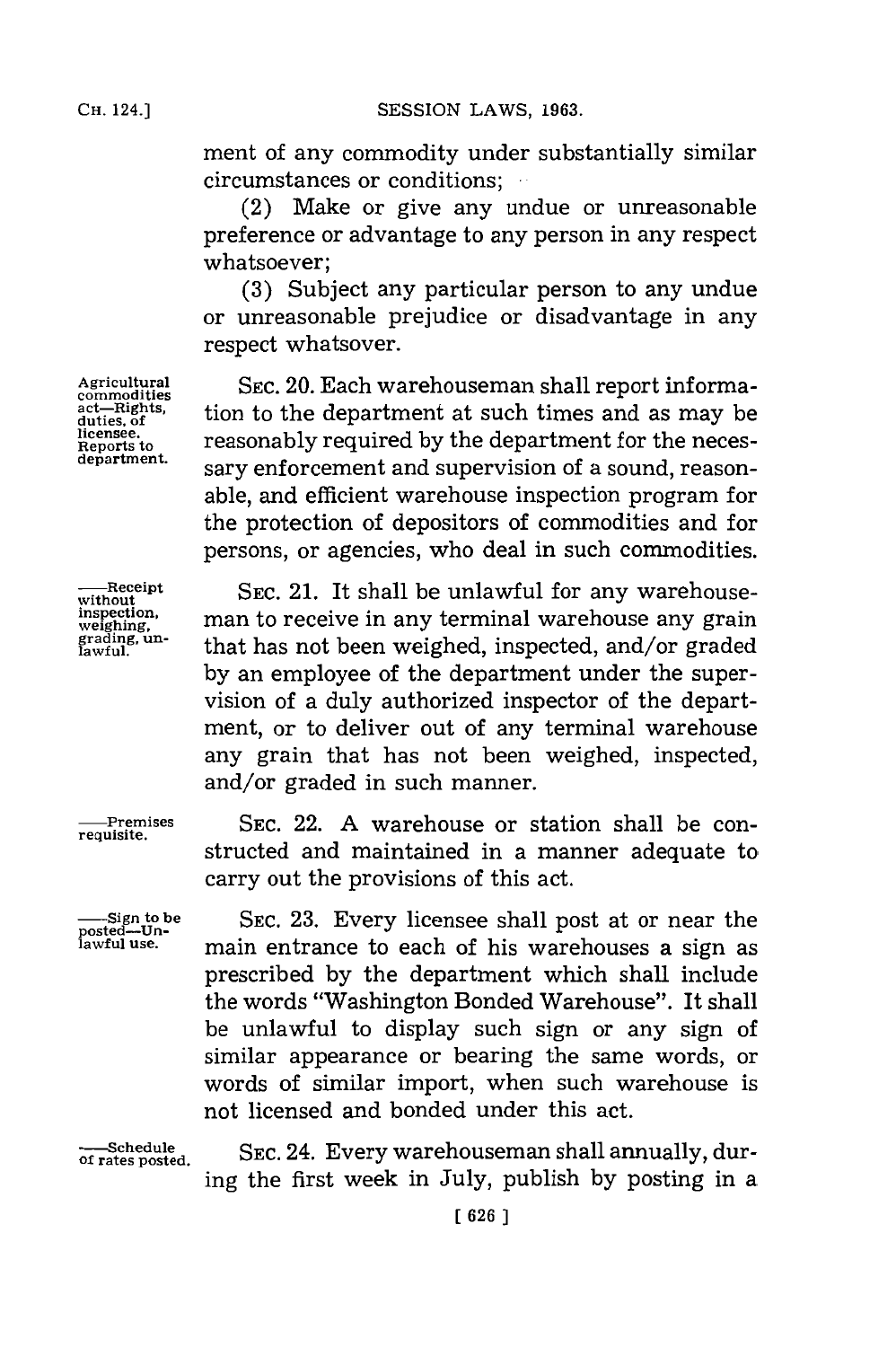conspicuous place in each of his warehouses the schedule of storage and handling rates filed with the department for the ensuing license year. The schedule shall be kept posted and the rates shall not be changed during such year except upon approval of the department.

SEC. 25. It shall be unlawful for a warehouseman - Unlaw practices<sub>practic</sub> to: **product**  $\theta$  **practices**  $\mathbf{to}$ :

**(1)** Issue a warehouse receipt for any commodity which he does not have in his warehouse at the time such receipt is issued;

(2) Issue warehouse receipts in excess of the amount of the commodities held in the licensee's warehouse to cover such receipt;

**(3)** Remove, deliver, direct, assist, or permit any person to remove, or deliver any commodity from any warehouse for which warehouse receipts have been issued and are outstanding without receiving and canceling the warehouse receipt issued therefor;

(4) Sell, encumber, ship, transfer, or in any manner remove or permit to be shipped, transferred, or removed from a warehouse any commodity received **by** him for deposit, shipment, or handling, **for** which scale weight tickets have been issued without the written approval of the holder of the scale weight ticket and such transfer shall be shown on the individual depositor's account and the inventory records of the warehouseman;

**(5)** Remove, deliver, direct, assist, or permit any person to deliver, or remove any commodities from any warehouse, whereby the amount of any fairly representative grade or class of any commodity in the warehouses of such licensee is reduced below the amount for which warehouse receipts for the particular commodity are outstanding;

**(6)** Issue a warehouse receipt showing a grade or description different from the grade or descrip-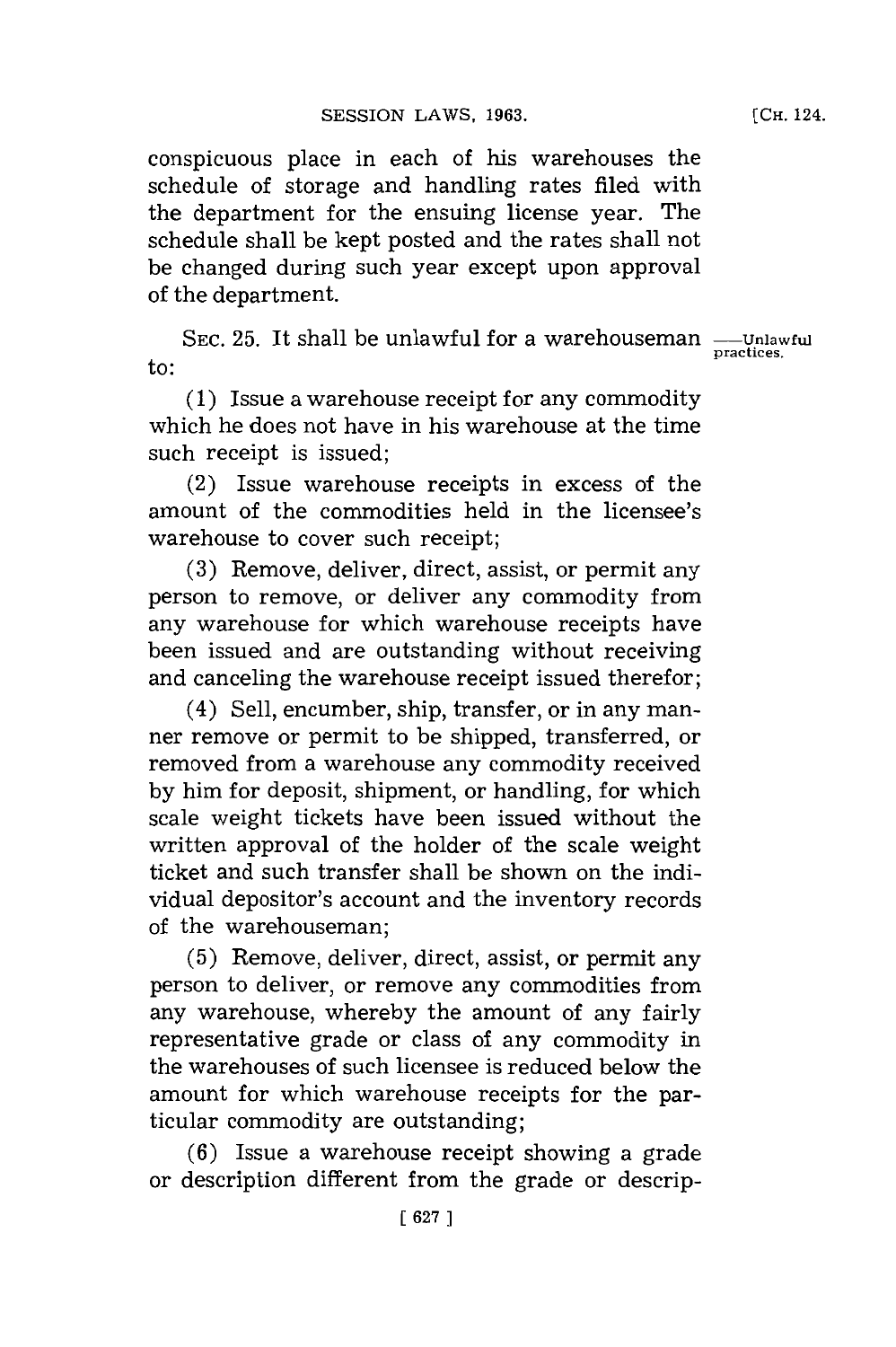**Agricutural** tion of the commodity delivered and for which such act. Unlawful warehouse receipt is issued;

> **(7)** Issue a warehouse receipt or scale weight ticket which exceeds in amount from the actual quantity of commodities delivered for storage;

> **(8)** Fail to deliver commodities pursuant to section **15** of this act upon demand of the depositor;

> **(9)** Knowingly accept for storage any commodity destined for human consumption which has been contaminated, with an agricultural pesticide or filth rendering it unfit for human consumption, if such commodities are commingled with any uncontaminated commodity;

> **(10)** Terminate storage of a commodity in his warehouse without giving reasonable notice to the depositor.

Notice upon **SEC. 26.** No depositor shall knowingly deliver for unfit com-<br>modities. **Subset is storage, shipment**, or handling any commodity treated with an agricultural pesticide or contaminated with filth rendering it unfit for human consumption without first notifying the warehouseman.

**Police protec- SEC. 27. All** railroad companies and warehousemen operating in the cities provided for inspection by this act shall furnish ample and suffcient police protection to all their several terminal yards and terminal tracks to securely protect all cars containing commodities while the same are in their possession. They shall prohibit and restrain all unauthorized persons, whether under the guise of sweepers, or under any other pretext whatever, from entering or loitering in or about their railroad yards or tracks and from entering any car of commodities under their control, or removing commodities therefrom, and shall employ and detail such number of watchmen as may be necessary for the purpose of carrying out the provisions of this section.

**deposit of**

tion of termi-<br>nal yards,<br>tracks.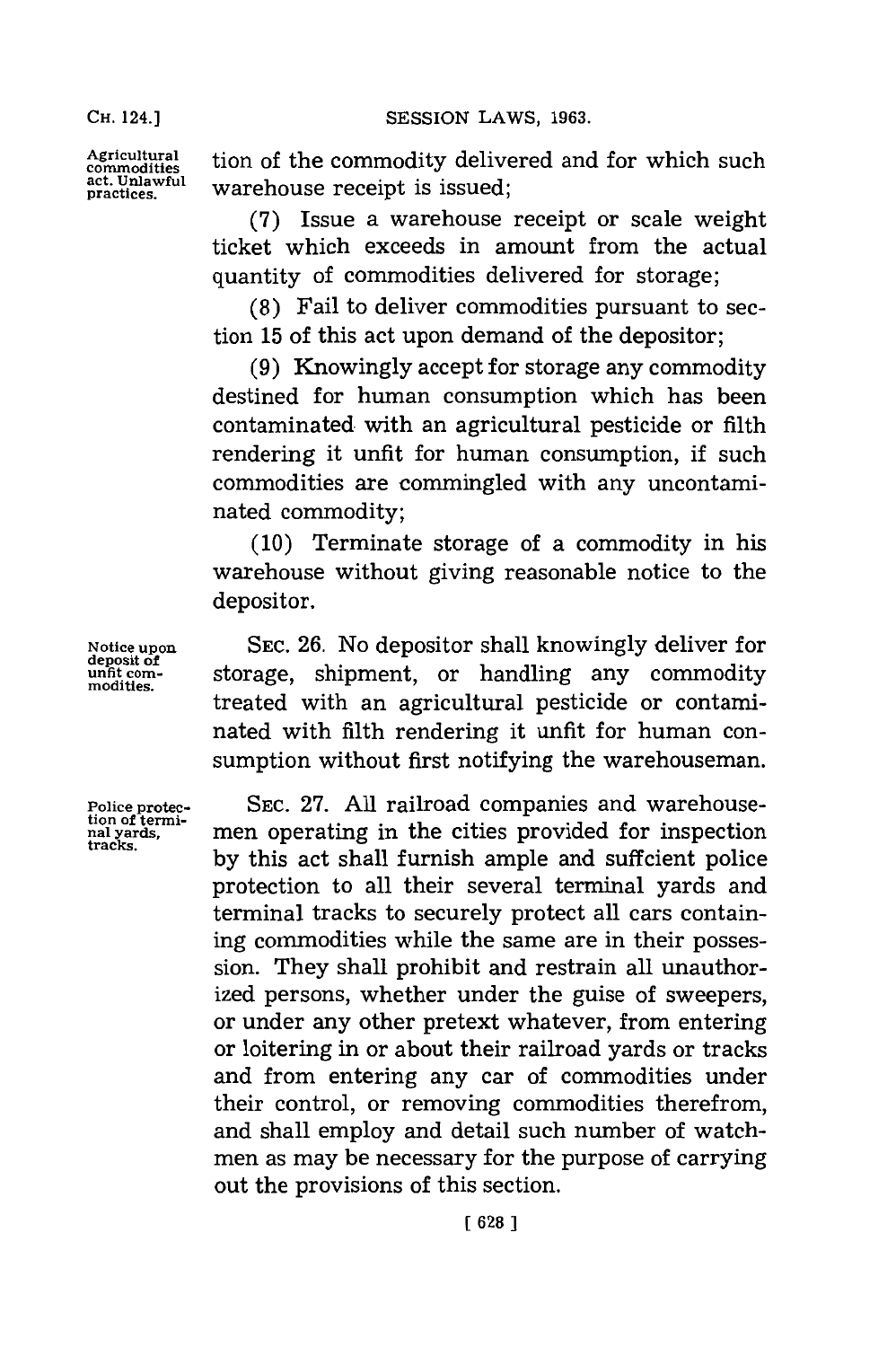SEC. 28. Any railroad delivering commodities cov-<br>
revide side in cars, at designated inspection irrects, track ered by this act in cars at designated inspection **scales-**<br>mainta skall unperior accompanion and witchlowing verified points shall provide convenient and suitable side cars. tracks at such places as the department may approve. **All** cars billed for inspection shall be placed on such side tracks and the department shall be notified **by** the railroad in accordance with department regulations. Such railroad company shall provide suitable track scales for weighing cars of commodities upon the request of interested persons. Upon request, the department may weigh, or supervise the weighing of all cars of commodities received over the line of such railroad. Such weighing shall be conditioned upon the weighing of such cars after unloading to determine the actual weight of commodities delivered.

SEC. **29. (1)** Every warehouse receipt issued for **Warehouse commodities covered by this act shall embody within** *Required***<br>
commodities covered by this act shall embody within** *Required* its written or printed terms:

(a) The grade of the commodities received as established **by** the official standards of this state, unless the identity of the commodity is in fact preserved in a special pile or special bin, and an identifying mark of such pile or bin shall appear on the face of the receipt and on the pile or bin. Such commodity in such special pile or bin shall not be removed or relocated without canceling the outstanding receipt and issuing a new receipt showing such change;

**(b)** Such other terms and conditions as required **by** the Uniform Warehouse Receipts Act (chapter 22.04 RCW) as enacted or hereafter amended: *Pro-* **Proviso.** *vided,* That nothing contained therein shall require a receipt issued for wheat to specifically state the variety of wheat **by** name;

(c) **A** clause reserving for the warehouseman the optional right to terminate storage and collect outstanding charges against any lot of commodities after June 30th following the date of the receipt.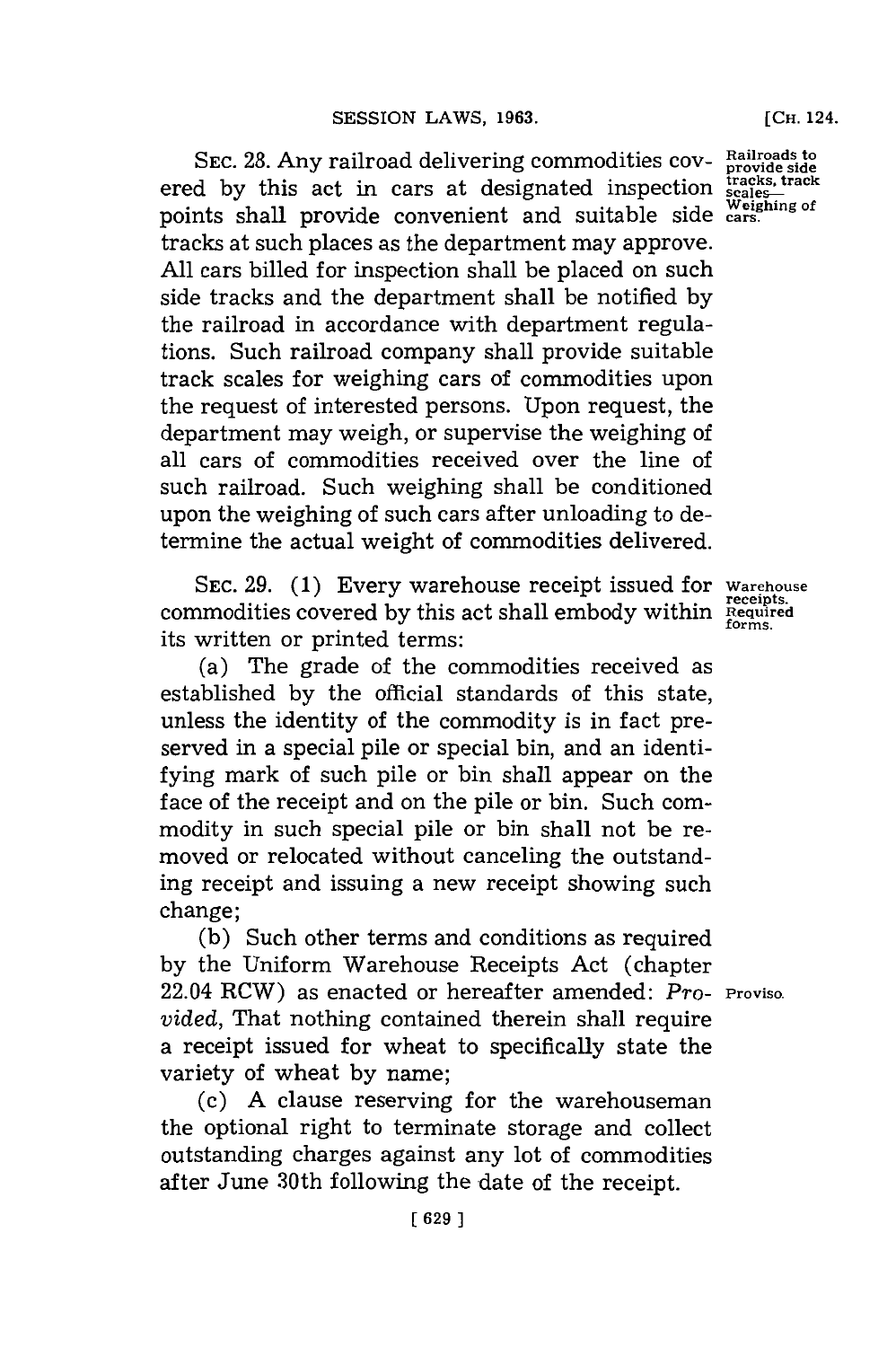(2) Warehouse receipts issued under the United States Warehouse Act **(7 USCA §** 241 *et seq.)* shall be deemed to fulfill the requirements of this act so far as it pertains to the issuance of warehouse receipts.

**Agricultural commodities act-Warehouse receipts. Forms, num- bering, bond-Compliance with federal act-Confiscation.**

**Proviso.**

**Proviso.**

**SEC. 30. (1) All** warehouse receipts issued under this act shall be upon forms prescribed **by** the department and supplied only to licensed warehousemen at cost of printing, packing, and shipping, as determined **by** the department. They shall contain the state number of such license and shall be numbered serially for each state number and the original negotiable receipts shall bear the state seal. Requests for such receipts shall be on forms furnished **by** the department and shall be accompanied **by** payment to cover cost: *Provided,* That the department **by** order may allow a warehouseman to have his individual warehouse receipts printed, after the form of the receipt is approved as in compliance with this act, and the warehouseman's printer shall supply an affidavit stating the amount of receipts printed, numbers thereof: *Provided further,* That the warehouseman must supply a bond in an amount fixed **by** the department and not to exceed five thousand dollars to cover any loss resulting from the unlawful use of any such receipts.

(2) **All** warehouse receipts shall comply with the provisions of the Uniform Warehouse Receipts Act (chapter 22.04 RCW) as enacted or hereafter amended, except as to the variety of wheat as set forth in section **29 (1) (b)** herein, and with the provisions of this act where not inconsistent or in conflict with the Uniform Warehouse Receipts Act. **All** receipts remaining unused shall be confiscated **by** the department if the license required herein is not promptly renewed or is suspended, revoked, or canceled.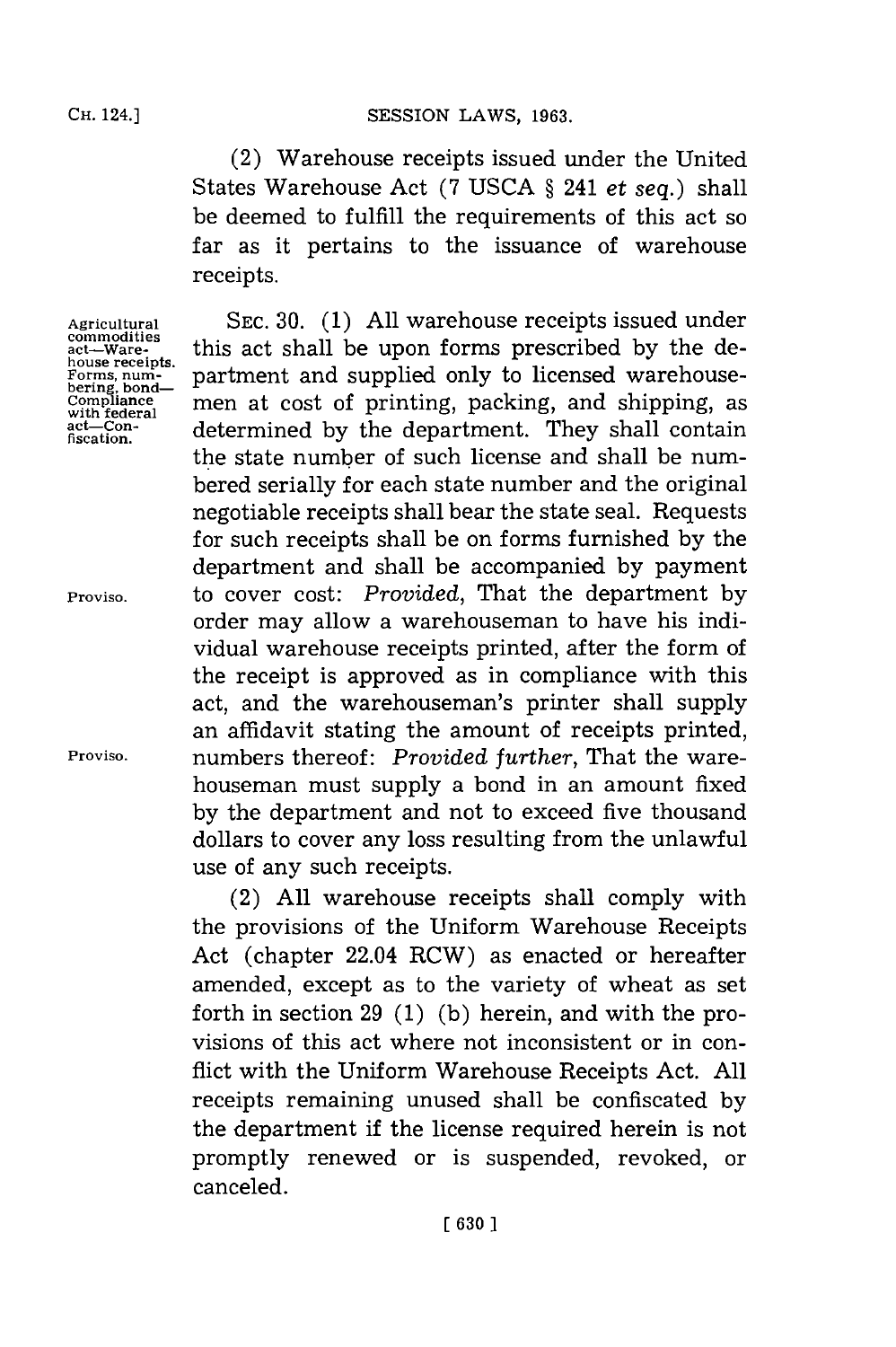**SEC. 31.** Any person, or any agent or servant of such person, or any officer of a corporation who prints, binds, or delivers warehouse receipt forms, except on an order or requisition signed **by** the director, or who uses such forms knowing that they were not so printed, bound, or delivered shall be guilty of a misdemeanor.

SEC. 32. In case any warehouse receipt issued by  $\frac{1}{\text{destroyed}}$ a licensee shall be lost or destroyed, the Owner **receipts.** thereof shall be entitled to a duplicate receipt from the licensee upon executing and delivering to the warehouseman issuing such receipt, a bond in double the value of the commodity covered **by** such lost receipt, with good and sufficient surety to indemnify the warehouseman against any loss sustained **by** reason of the issuance of such duplicate receipt, and such duplicate receipt shall state that it is issued in lieu of the former receipt, giving the number and date thereof.

SEC. **33.** Nothing in this act shall be construed **Scale weight tickets not** to prevent the issuance of scale weight tickets as **precluded.** defined in section **1** (12) of this act showing when and what quantities of commodities were received and the condition thereof upon delivery.

SEC. 34. (1) Upon the request of any person or Examination persons having an interest in a commodity stored in any public warehouse and upon payment of **Helicans** to twenty-five dollars in advance **by** such person or persons, the department may cause such warehouse to be inspected and shall check the outstanding negotiable and nonnegotiable warehouse receipts, and scale weight tickets which have not been superseded **by** negotiable or nonnegotiable warehouse receipts, with the commodities on hand and shall report the amount of receipts and scale weight tickets outstanding and the amount of storage, **if** any. If the cost of the examination is more than twenty-five dollars,

**-Dealing in unauthorized receipts pro- hibited-Penalty.**

**of receipts, commodities-Request-Fee**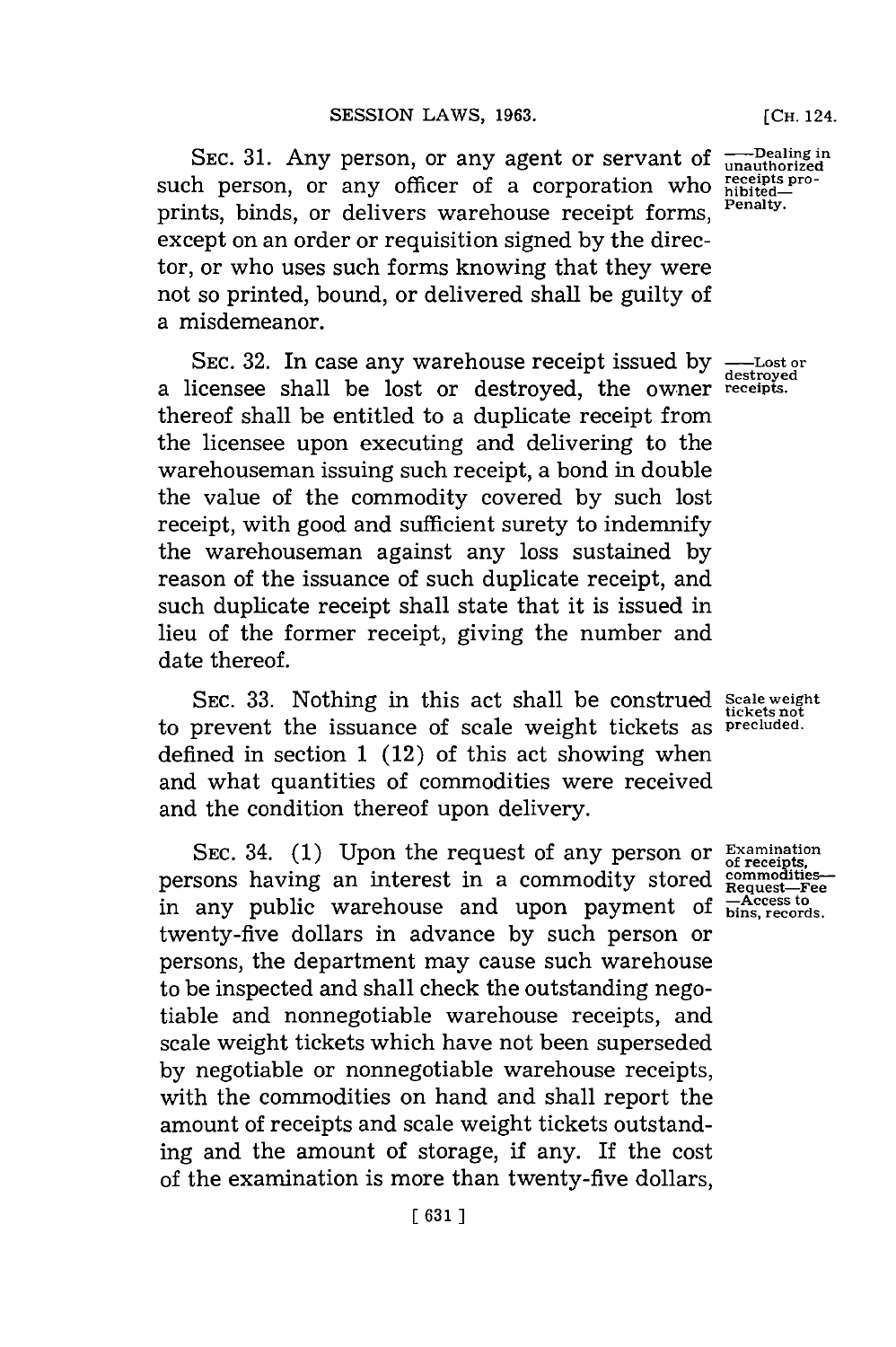the person or persons having an interest in the commodity stored in any such warehouse, and requesting such examination, shall pay the additional cost to the department, unless a shortage is found to exist.

(2) **A** warehouse shall be maintained in a manner which will provide a reasonable means of ingress and egress to the various storage bins and compartments **by** those persons authorized to make inspections and an adequate facility to complete such inspections shall be provided.

**(3)** The property, books, records, accounts, papers, and proceedings of every such warehouseman shall at all reasonable times be subject to such inspection **by** the department. The warehouseman shall maintain adequate records and systems for the filing and accounting of warehouse receipts, canceled warehouse receipts, scale weight tickets, other documents, and transactions necessary or common to the warehouse industry. Canceled warehouse receipts, copies of scale weight tickets, and other copies of documents evidencing ownership or ownership liability shall be retained **by** the warehouseman for a period of at least three years from the date of deposit.

Agricultural SEC. 35. (1) Whenever it appears that there is<br>commodities<br>act. When expidence after any investigation that a warehouse. evidence after any investigation that a warehouse-<br>evidence of<br>refusal of man has not in his possession sufficient commodities **shortage or refusal of refusal of refusal of** *refusal of nspection***, <b>***refusal of p. cover the outstanding warehouse receipts* scale inspection,<br>departmential to cover the outstanding warehouse receipts, scale<br>remedies. **The contract of the contract of the scale of the contract** in the **remedies,** weight tickets, or other evidence of storage liability issued or assumed **by** him, or when such warehouseman refuses to submit his books, papers, or property to lawful inspection, the department may give notice to the warehouseman to comply with all or any of the following requirements:

(a) Cover such shortage;

**(b)** Give additional bond as requested **by** the department;

(c) Submit to such inspection as the department may deem necessary.

**CH.** 124.]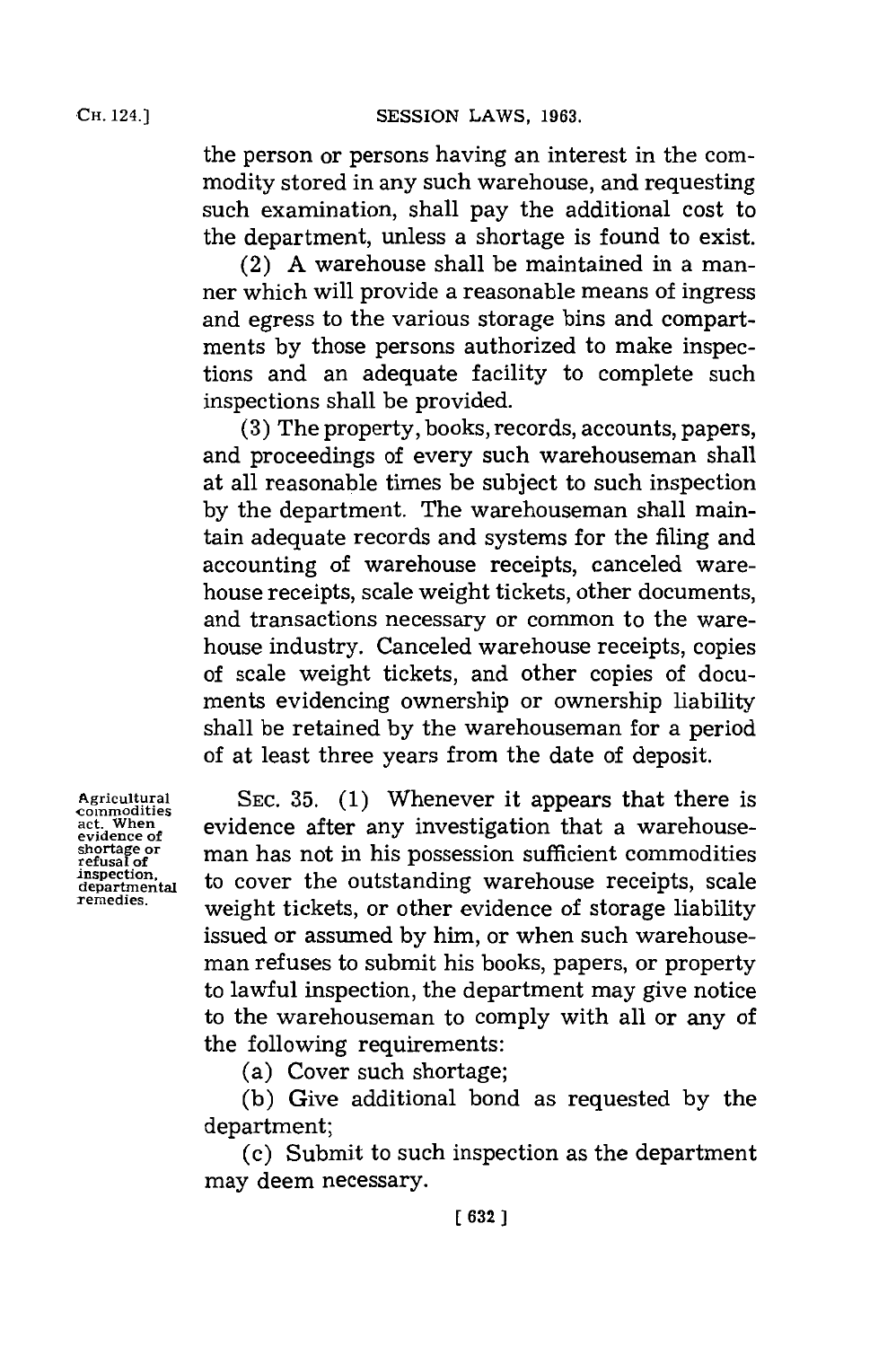(2) **If** such warehouseman fails to comply with the terms of such notice within twenty-four hours from the date of its issuance, or within such further time as the department may allow, the department may petition the superior court of the county where the licensee's principal place of business is located (as shown **by** the license application) for an order:

(a) Authorizing the department to seize and take possession of all or a portion of special piles and special bins of commodities and all or a portion of commingled commodities in the warehouse or warehouses owned, operated, or controlled **by** the warehouseman, and of all books, papers, and property of all kinds used in connection with the conduct or the operation of such warehouseman's warehouse business, and the books, papers, records and property which pertain specifically, exclusively and directly to that business; and

**(b)** Enjoining the warehouseman from interfering with the department in the discharge of its duties as required **by** this section.

**(3)** Upon taking possession the department shall give written notice of its action to the surety on the bond of the warehouseman and may notify the holders of record, as shown **by** the warehouseman's records, of all warehouse receipts or scale weight tickets issued for commodities, to present their warehouse receipt or other evidence of deposits for inspection, or to account for the same. The department may thereupon cause an audit to be made of the affairs of such warehouse, especially with respect to the commodities in which there is an apparent shortage, to determine the amount of such shortage and compute the shortage as to each depositor as shown **by** the warehouseman's records, if practicable. The department shall notify the warehouseman and the surety on his bond of the approximate amount of such shortage and notify each depositor thereby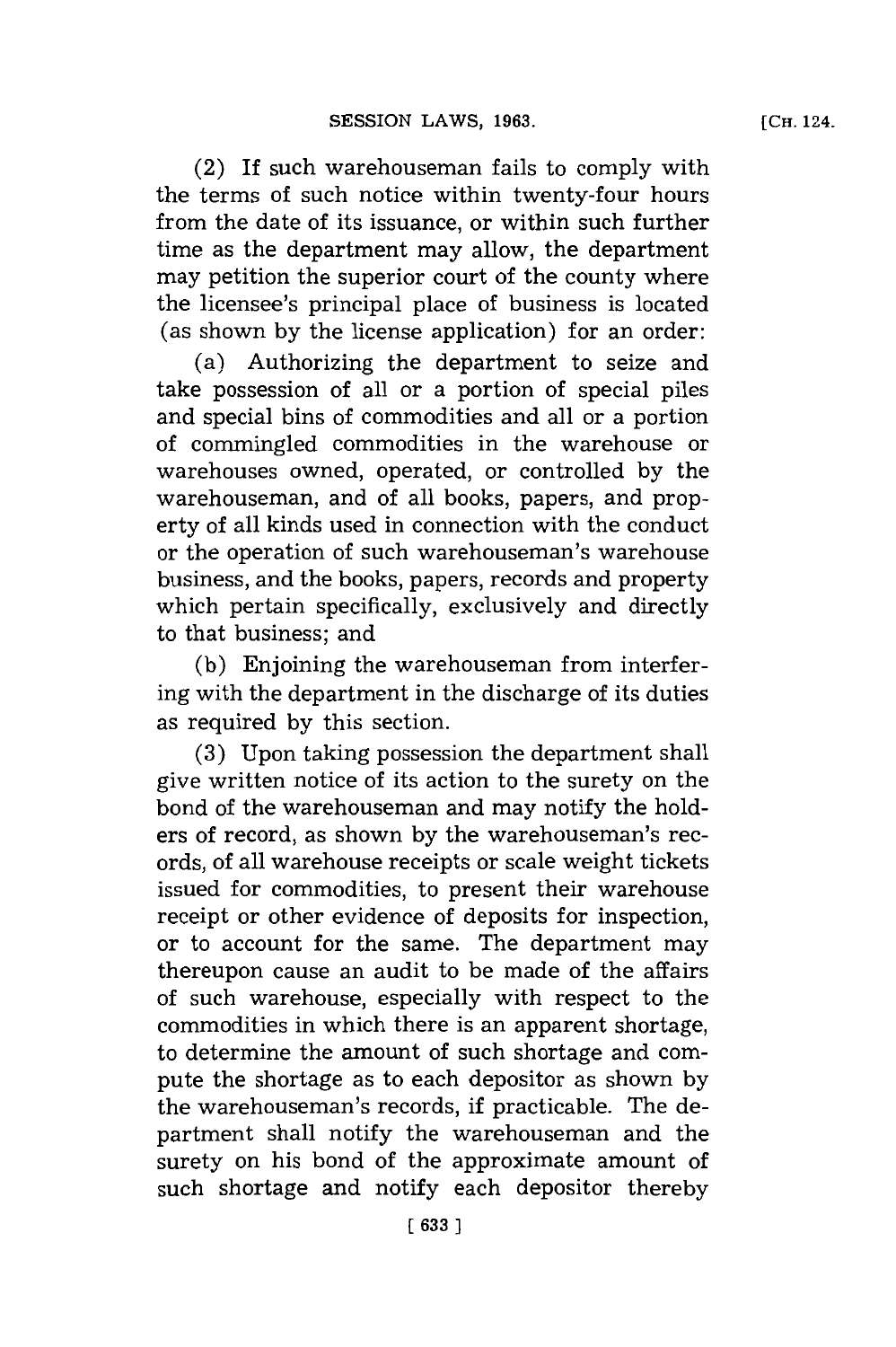**shortage or refusal of** houseman.

Agricultural affected by sending notice to the depositor's last act. When  $\frac{1}{\text{act. When } \text{set}}$  known address as shown by the records of the wareknown address as shown by the records of the ware-

departmental (4) The department shall retain posession of the remedies. commodities in the warehouse or warehouses, and of the books, papers, and property of the warehouseman, until such time as the warehouseman or the surety on the bond shall have satisfied the claims of all holders of warehouse receipts or other evidence of deposits, or, in case the shortage exceeds the amount of the bond, the surety on the bond shall have satisfied such claims pro rata, or until such time as the department is ordered **by** the court to surrender possession.

> **(5)** If during or after the audit provided for in this section, or at any other time the department has evidence that the warehouseman is insolvent or is unable to satisfy the claims of all holders of warehouse receipts or other evidence of deposits, the department may petition the superior court which authorized the department to take possession, for the appointment of a receiver to operate or liquidate the business of the warehouseman in accordance with law.

> **(6)** At any time within ten days after the department takes possession of any commodities, or the books, papers, and property of any warehouse, the warehouseman may serve notice upon the department to appear in the superior court of the county in which such warehouse is located, at a time to be fixed **by** such court, which shall not be less than five, nor more than fifteen days from the date of the service of such notice, and show cause why such commodities, books, papers, and property should not be restored to his possession.

> **(7) All** necessary expenses incurred **by** the department in carrying out the provisions of this section may be recovered in a separate civil action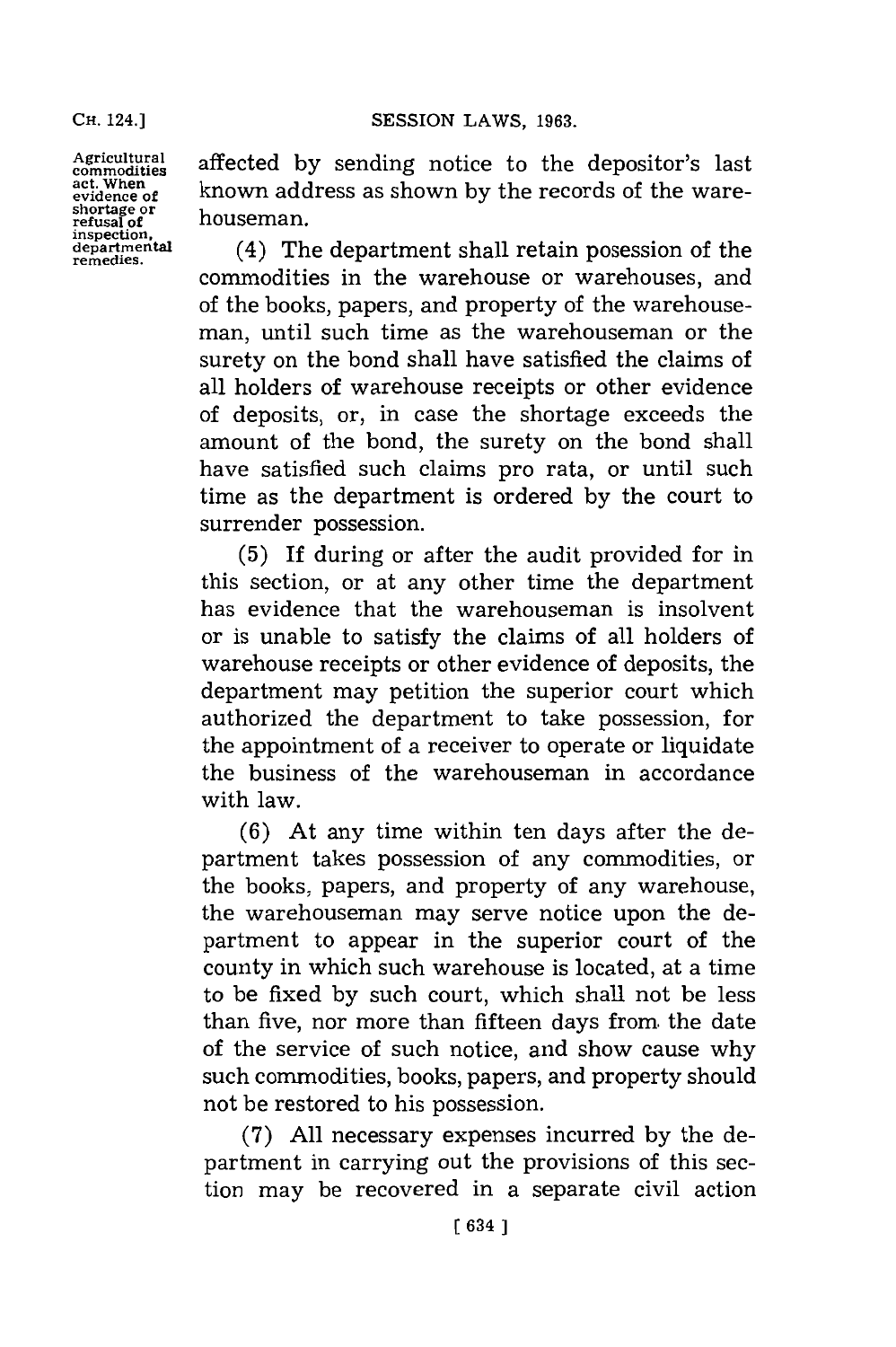brought **by** the department in the said superior court or recovered at the same time and as a part of the receivership or seizure action filed under this act.

**(8)** As a part of the expenses so incurred, the department or the receiver is authorized to include the cost of adequate liability insurance necessary to protect the department, its officers, and others engaged in carrying out the provisions of this section.

**SEC. 36.** If a receiver is appointed, the surety on **Powers and duties Of** the bond of the warehouseman shall be joined as a **receivers.** party defendant **by** the receiver. If required **by** the court, the surety shall pay the bond proceeds, or so much thereof as the court may find necessary, into court and thereby shall become absolutely discharged and relieved of any further liability to the extent of such payment. In addition to other authority provided **by** law, the receiver shall have authority to give notice and provide a reasonable time, as approved **by** the court, to persons holding warehouse receipts or other evidence of deposit issued **by** the defaulting warehouseman, to file their claims with the receiver. The receiver shall investigate each claim, determine the pro rata share of commodities less set-offs, or the proceeds from the sale of such commodities, due each claimant. The receiver shall also determine the amount, if any, due each claimant **by** the surety. The court, after hearing, may adopt or amend the findings of the receiver and shall **by** order, make distribution of commodities or the proceeds from the sale of commodities. The court **by** order may also require the surety to make payment to claimants. Such orders, unless appealed as otherwise authorized **by** law, are to be a final settlement of such matters between the parties concerned. The receiver is authorized, with the approval of the court, to continue the operation of all or any part of the entire business of the warehouseman and to take any other course of action or pro-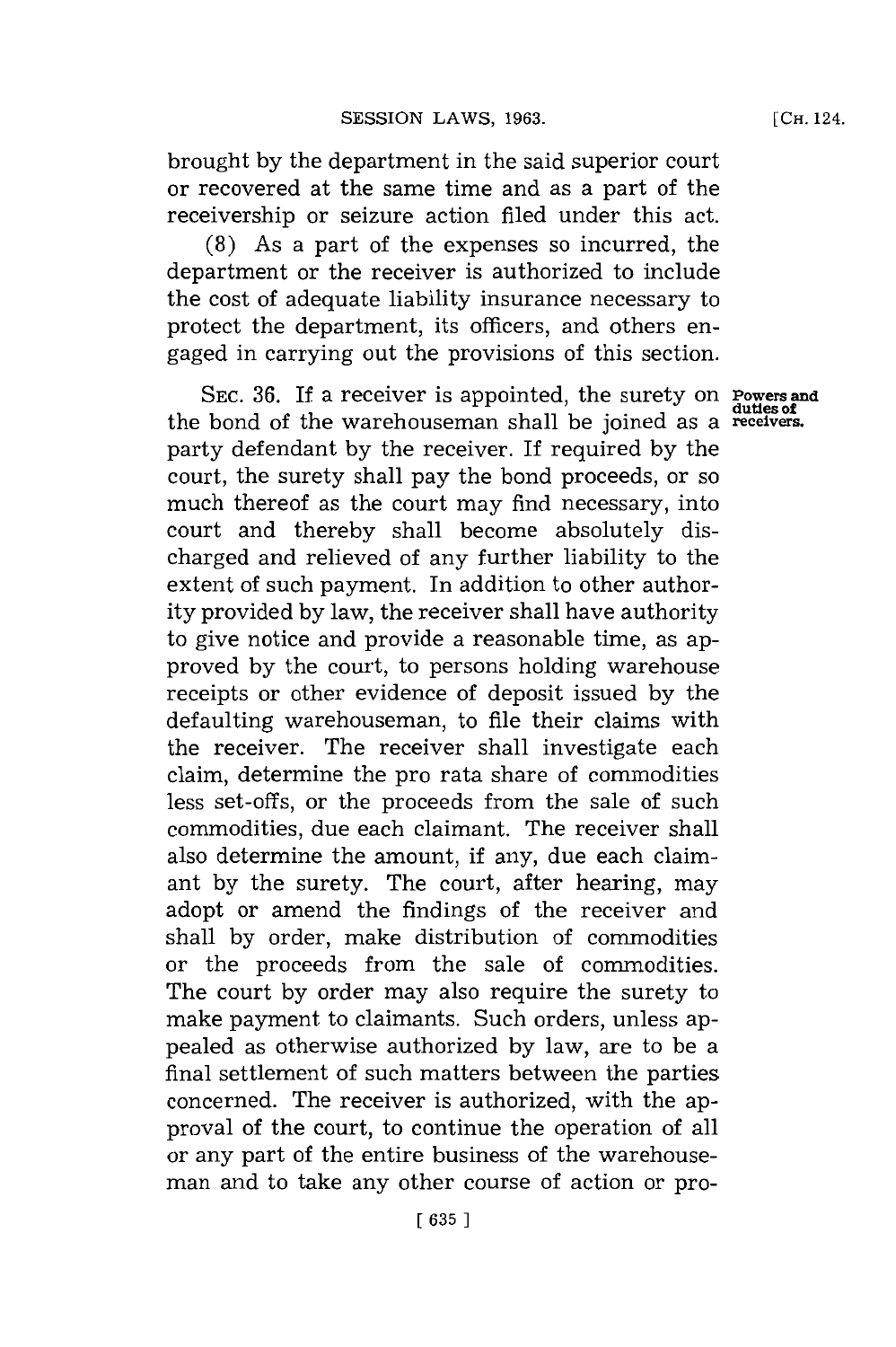cedure which will best serve the interest of the depositors or those who need and use the services offered **by** the licensee and the warehouse.

**Agricultural commodities act. Action by depositor upon licensees' bond.**

**SEC. 37. (1)** If no action is commenced pursuant to section **36** of this act within thirty days after written demand to the department, any depositor injured **by** the failure of a licensee to comply with the condition of his bond shall have a right of action upon such licensee's bond for the recovery of all damages suffered thereby.

(2) Recovery under such bond shall be prorated when the claims exceed the liability under such bond.

**(3)** Whenever the claimed shortage exceeds the amount of such bond, it shall not be necessary for any depositors suing on such bond to join other depositors in such suit and the burden of establishing proration shall be on the surety as a matter of defense.

SEC. 38. The department may designate a warehouse located at an inspection point as a terminal warehouse. The cities of Spokane, Pasco, Seattle, Tacoma, Longview, Kalama, and Vancouver shall be considered inspection points and shall be provided with state inspection and weighing commencing July **1, 1963:** *Provided,* That were the department after hearing determines that such cities are no longer necessary as inspection points it may **by** regulation change such designated inspection points **by** removing one or more or **by** designating other locations as inspection points where commodities are received and shipped **by** common carrier and which reasonably justify and render necessary the inspection and weighing thereof: *Provided further,* That the revenue from inspection and weighing at such inspection points shall equal the cost of providing such services.

**Designation of inspection points, terminal ware- houses.**

**Proviso.**

**Proviso.**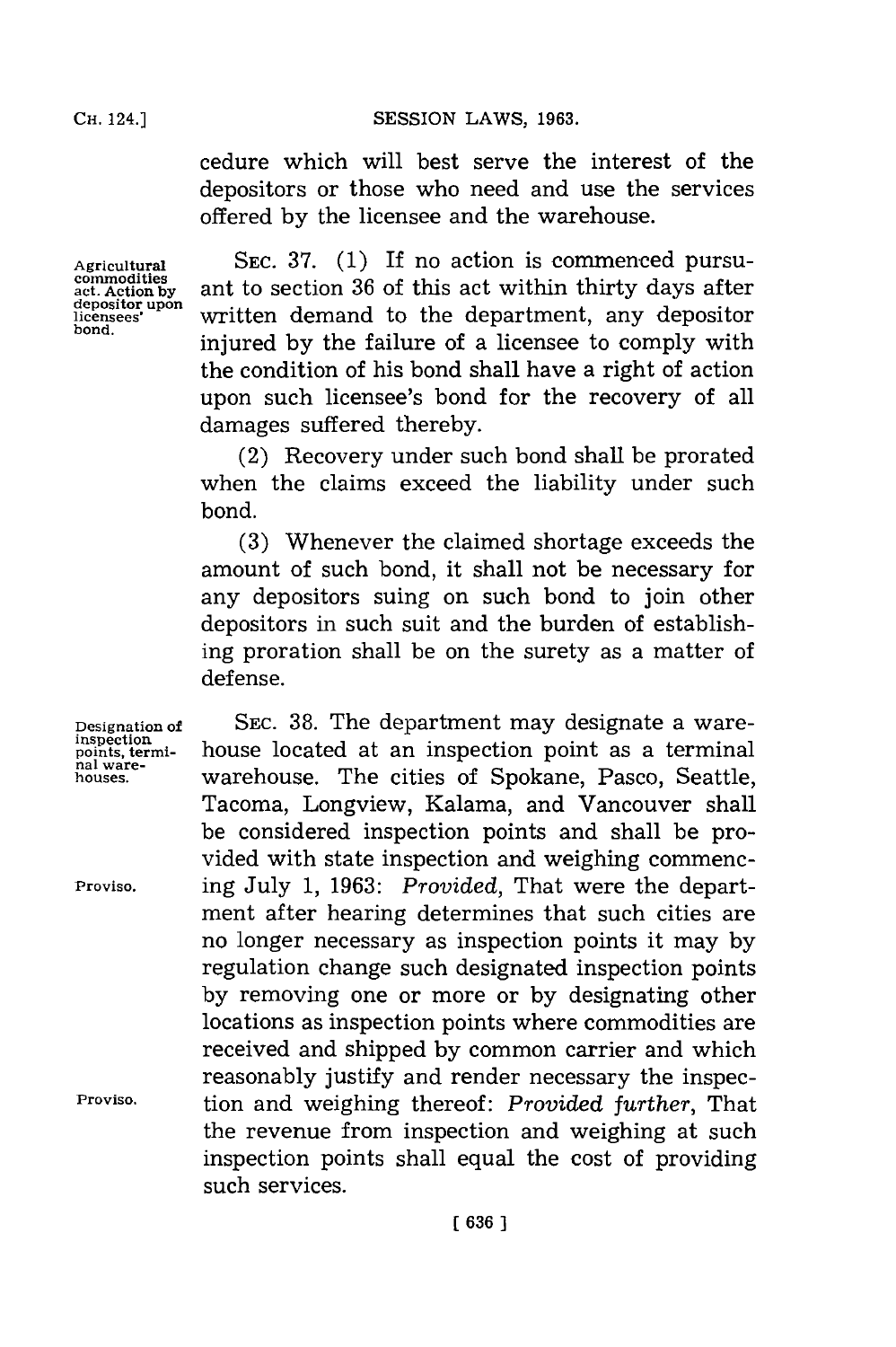SEC. 39. The grades and standards established by Inspection the United States department of agriculture as of **Goodmodition** July 1, 1963, for all commodities included within Regulations. the provisions of this act are hereby adopted as the grades and standards for such commodities in this state: *Provided,* That the department is hereby au- **Proviso.** thorized to adopt **by** regulation any new or future amendments to such federal grades and standards. The department is also authorized to issue regulations whether or not in accordance with the federal government and to prescribe therein grades and standards which it may deem suitable for such commodities, except hops, in the state of Washington. In adopting any new or amendatory regulations the department shall give appropriate consideration, among other relevant factors, to the following:

**(1)** The usefulness of uniform federal and state grades;

(2) The common classifications given such commodities within the industry;

**(3)** The utility of various grades;

(4) The kind and type of grades requested **by** those dealing with the particular type of commodity; and

**(5)** The condition of the commodity with regard to its wholesomeness and purity.

SEC. 40. Inspection and grading of a lot or parcel **-**Method of of a commodity tendered for inspection and grading **grading**under this act shall consist of taking and examining a representative sample thereof and making such tests as are necessary to determine its grade. Commodities tendered for inspection must be offered and made accessible for sampling at inspection points during customary business hours.

**(1)** No inspector shall issue a certificate of grade for any commodity unless the inspection and grading thereof be based upon a correct and representative sample of the commodity and the inspection is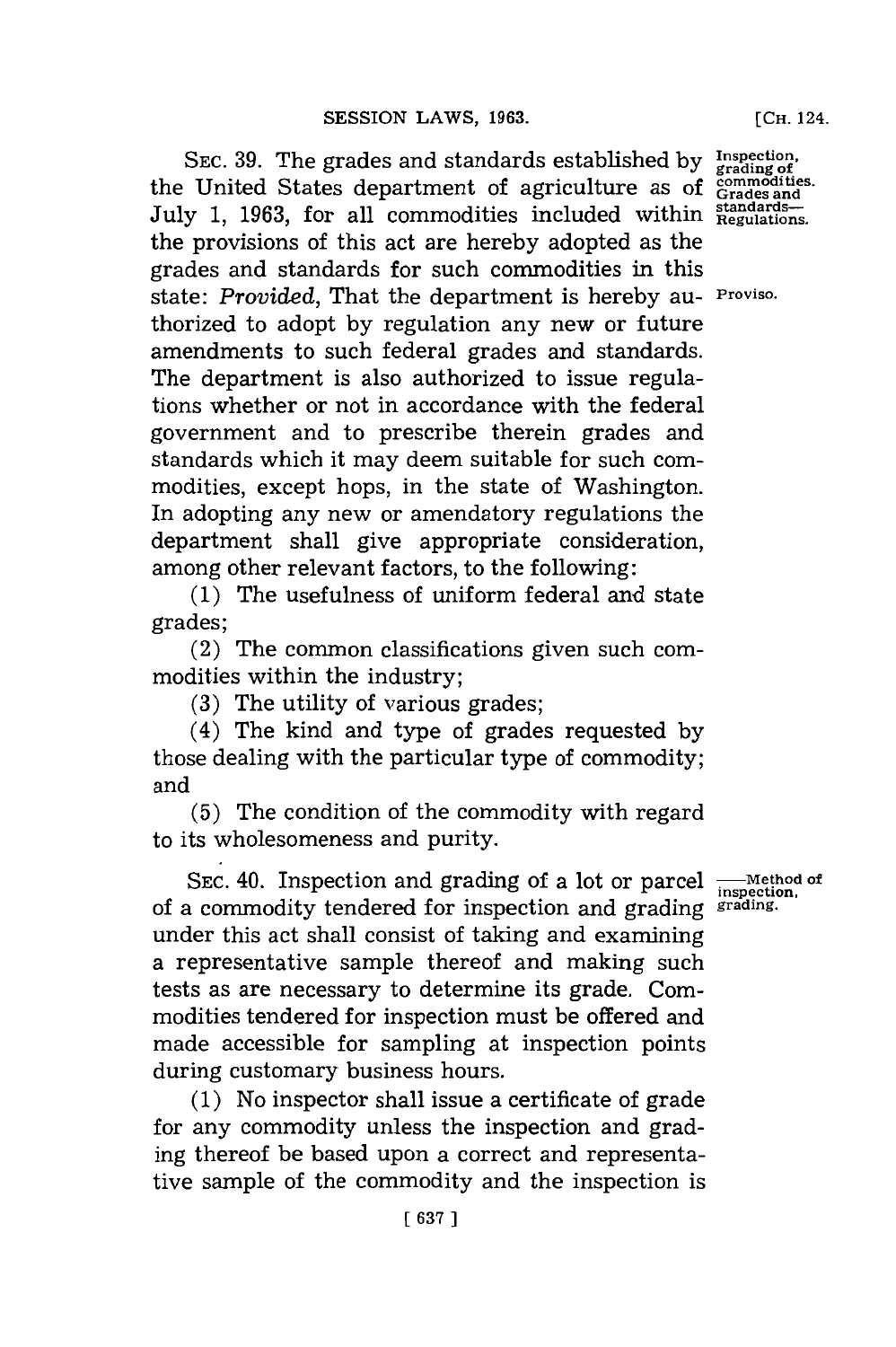**CHi.** 124.] **Agricultural**

**commodities act-Inspection, grading of commodities. Method.** made under conditions which permit the determination of its true grade, except as provided in subsections (2) and **(3)** of this section. No sample shall be deemed to be representative unless it is of the size and procured in accordance with the uniform methods prescribed **by** the department.

(2) An inspection may be made of a submitted sample or package of a commodity, provided that the certificate issued in such case clearly shows that the inspection and grading covers only the submitted sample or package of such commodity and not the lot from which it was purportedly drawn.

**(3)** When commodities are tendered for inspection in such a manner as to make the drawing of a representative sample impossible, a qualified inspection may be made. In such case the certificate shall clearly show the condition preventing proper sampling such as heavily loaded box car, truck, barge, or other container, or other condition.

**SEC.** 41. From all commodities inspected, samples may be drawn, which samples shall become the property of the state and subject to disposition **by** the department. Upon prior request the department may transmit a portion of such samples to interested persons upon payment of a reasonable fee therefor set **by** regulation. Official state samples shall be retained **for** a period of fifteen days.

**SEC.** 42. The department's inspectors shall, at terminal warehouses, have exclusive control of the weighing, inspecting, and grading of the commodities which are included within the provisions of this act and the action and certificates of such inspectors in the discharge of their duties, as to all commodities weighed or inspected **by** them, shall be accepted as prima facie evidence of the correctness of the above activity: *Provided,* That an appeal may be taken as provided in section 45 of this act, to the director

**-State samples.**

**-Inspectors at terminal warehouses, powers and duties.**

**Proviso.**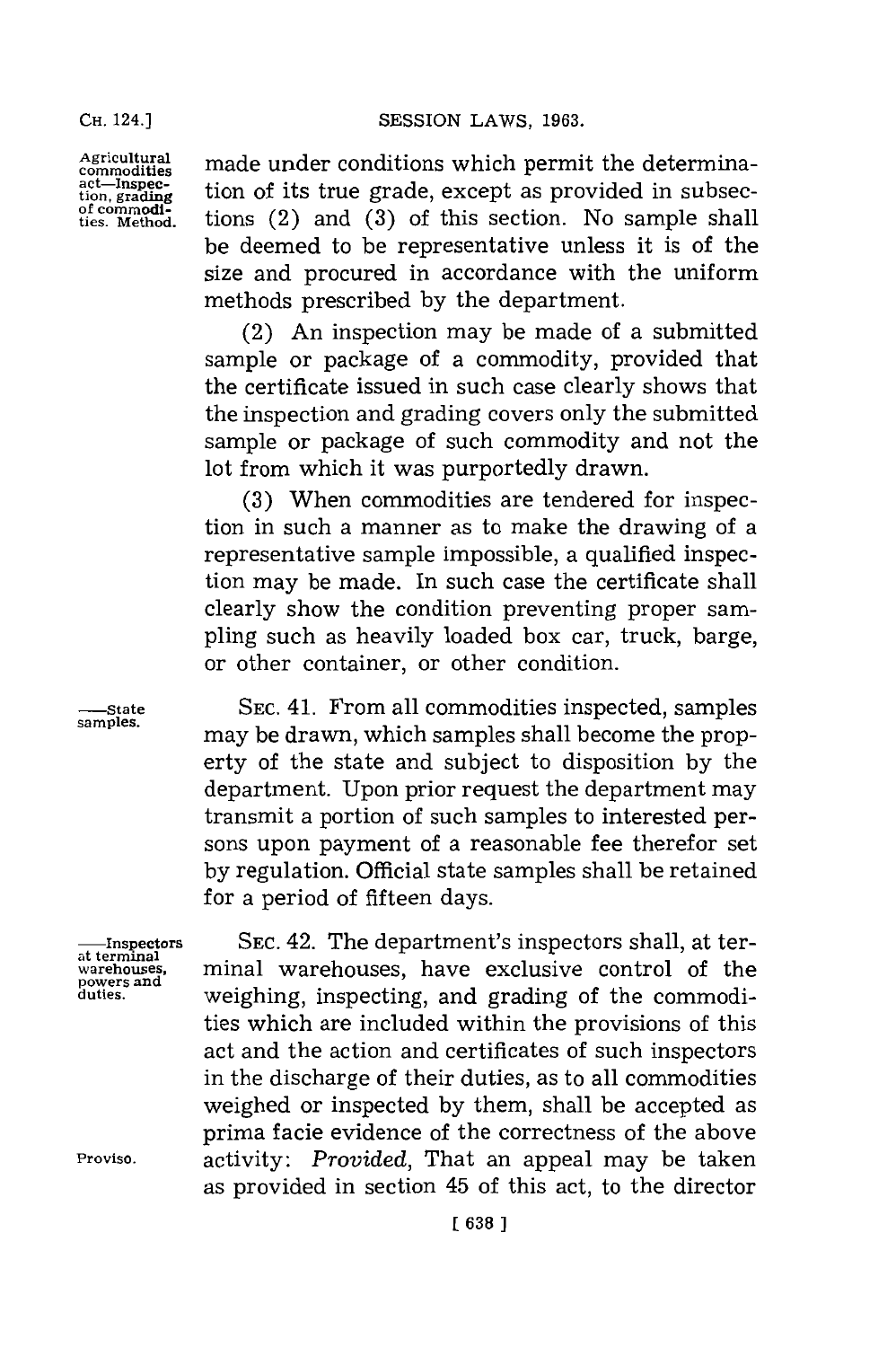of the department. Suitable books and records shall be kept in which shall be entered a record of every carload, or cargo, or part of cargo of commodities inspected or weighed **by** them, showing the number and initial or other designation of the vehicle or boat containing such carload, or cargo, or part of cargo, its weight, the kind of commodity, and its grade, the reason for such grade, if of inferior grade, the amount of such dockage, the amount of fees and forfeitures and disposition of same; and for each vehicle or cargo, or part of cargo, of commodity inspected, they shall give a certificate of inspection showing the kind and grade of the same and the reason **for** all grades established. They shall also keep a record of all appeals, decisions, and a complete record of every official act, which books and records shall be open to inspection **by** any party in interest. They shall also furnish the agent of the railroad company, or other carrier over which such commodity was shipped or carried, a report showing the weight thereof, if requested to do so.

SEC. 43. No inspection shall be made of any com- <sub>-----If defec-</sub> modity which is to be loaded into a vessel, vehicle, **no inspection.** or other container, if it appears that the hold, compartment, or other enclosure into which the commodity is to be loaded is in such condition as to contaminate the commodity or lower the grade.

SEC. 44. Any department employee who shall, ---Unlawful directly or indirectly, accept any money or other **Penalty**. consideration for any neglect of duty or any improper performance of duty as such department employee; or any person who shall knowingly cause or attempt to cause the issuance of a false or incorrect grade or weight certificate under this act **by** deceptive loading, handling, or sampling of commodities or **by** submitting commodities for inspection knowing that it has been so loaded, handled, or sampled, or **by**

**[CH.** 124.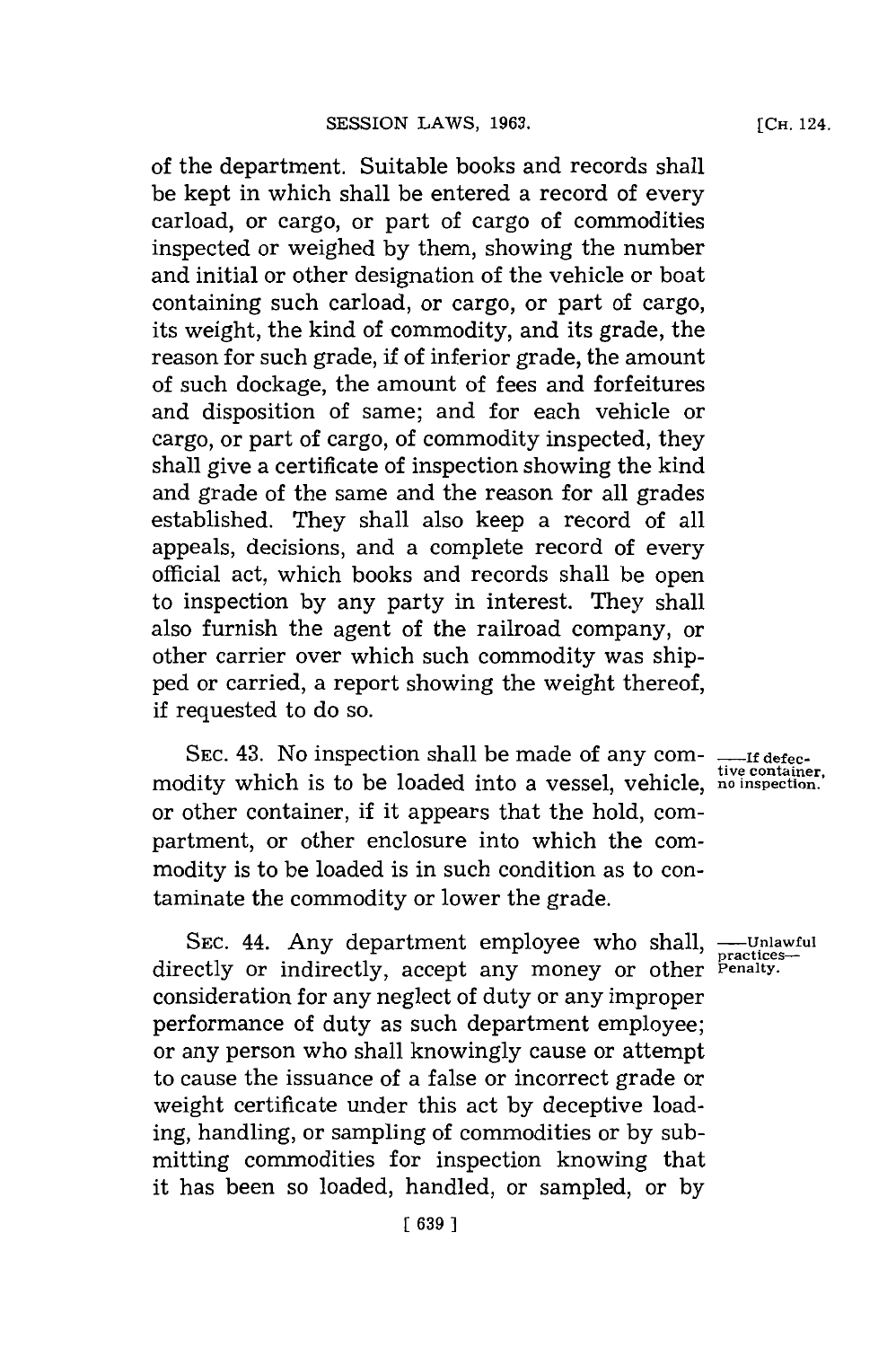Cii. **24.]SESSION** LAWS, **1963.**

any other means; shall be deemed guilty of a misdemeanor.

Agricultural<br>commodities<br>act—Inspec-<br>tion, grading<br>of commodi-<br>ties. Appeals.

SEC. 45. (1) In case any owner, consignee, or shipper of any commodity included under the provisions of this act, or his agent or broker, or any warehouseman shall be aggrieved at the grading of such commodity, such aggrieved person may appeal to the department from such decision within fifteen days from the date of certificate **by** giving notice of appeal, and paying a fee to be fixed **by** the department, not exceeding twenty dollars, which shall be retained if the decision appealed is sustained, otherwise to be refunded. Such notice of appeal may be given **by** a letter or other written notice to the department stating the inspector's name, number of the certificate, date of inspection, and that such party appeals from such decision concerning such grade.

(2) It shall be the duty of the department upon receiving such notice of appeal to hold a hearing within twenty days and inquire into the reasonableness and correctness of such original grading and such evidence shall be received as the parties thereto may desire to offer. After such hearing the director of the department shall make such order affirming or modifying the grade so established **by** the inspector as the facts may justify.

**(3)** If the grading of any commodity for which federal standards have been fixed and the same adopted as official state standards has not been the subject of a hearing, in accordance with subsection (2) of this section, any interested party who is aggrieved with the grading of such commodity, may, with the approval of the secretary of the United States department of agriculture, appeal to the federal grain supervisor of the supervision district in which the state of Washington may be located. Such federal grain supervisor shall confer with the department inspectors and any other interested party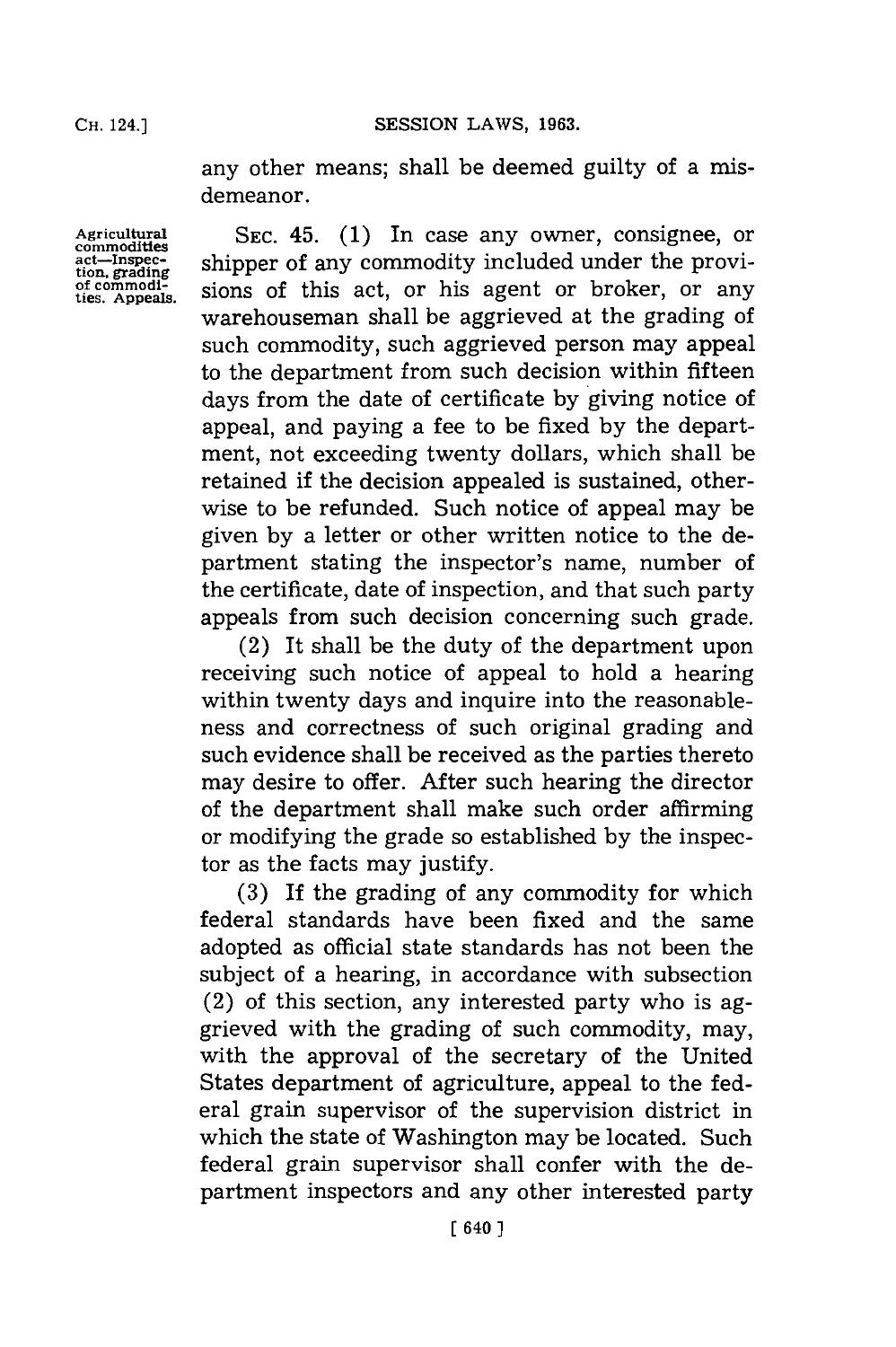and shall make such tests as he may deem necessary to determine the correct grade of the commodity in question. Such federal grade certificate shall be prima facie evidence of the correct grade of the commodity in any court in the state of Washington.

SEC. 46. (1) The department shall fix the fees  $\frac{F}{\text{charges}}$ for inspection, grading, and weighing of the commodities included under the provisions of this act, which fees shall be sufficient to cover the cost of such service. The fees for inspection, weighing, and grading of such commodities shall be a lien upon the commodity so weighed, graded, or inspected which the department may require to be paid **by** the carrier or agent transporting the same and treated **by** it as an advanced charge, except when the bill of lading contains the notation "not for terminal weight and grade," and the commodity is not unloaded at a terminal warehouse.

(2) The department is authorized to make any tests relating to grade or quality of commodities covered **by** his act. The department may inspect and approve facilities and vessels to be used in transporting such commodities and provide any other necessary services. It may fix and charge a reasonable fee to be collected from the person or his agent requesting such service.

**(3)** The department shall so adjust the fees to be collected under this act as to meet the expenses necessary to carry out the provisions hereof, and may prescribe a different scale of fees for different localities. The department may also prescribe a reasonable charge for service performed at places other than terminal warehouses in addition to the regular fees when necessary to avoid rendering the services at a loss to the state.

SEC. 47. If any terminal warehouse at inspection  $\frac{Scales}{weighting}$ . points is provided with proper scales and weighing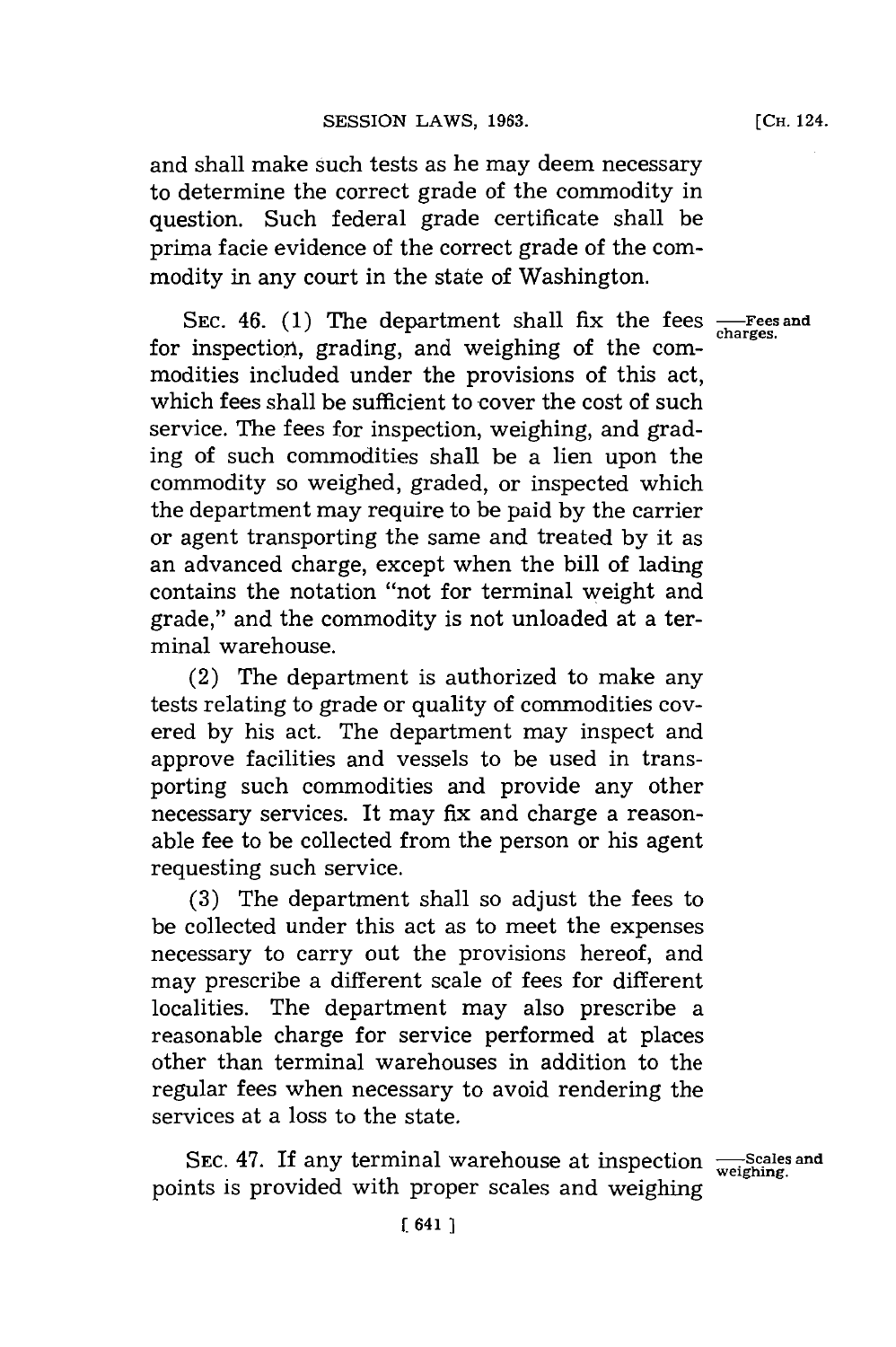**Agricultural commodities act-Inspection, grading of commodities. Scales and weighing.**

facilities, the department may weigh the commodity upon the scales so provided. The department at least once each year shall cause to be examined, tested, and corrected, all scales used in weighing commodities in any of the cities designated as inspection points in this act or such places as may be hereinafter designated, and after such scale is tested, if found to be correct and in good condition, to seal the weights with a seal provided for that purpose and issue to the owner or proprietor a certificate authorizing the use of such scales for weighing commodities for the ensuing year, unless sooner revoked **by** the department. If such scales be found to be inaccurate or unfit for use, the department shall notify the party operating or using them, and the party thus notified shall, at his own expense, thoroughly repair the same before attempting to use them and until thus repaired or modified to the satisfaction of the department the certificate of such party shall be suspended or revoked at the discretion of the department. The party receiving such certificate shall pay to the department a reasonable fee for such inspection and certificate to be fixed **by** the department. It shall be the duty of the department to see that the provisions of this section are strictly enforced.

**-- Commodities shipped to, from, other tion points.** 

**SEC.** 48. In case any commodity under the provisions of this act is sold **for** delivery on Washington grade to be shipped to or from places not provided with state inspection under this act, the buyer, seller, or persons making delivery may have it inspected **by** notifying the department or its inspectors, whose duty it shall be to have such commodity inspected, and after it is inspected, to issue to the buyer, seller, or person delivering it, without undue delay, a certificate showing the grade of such commodity. The person or persons, or his agent, calling for such in-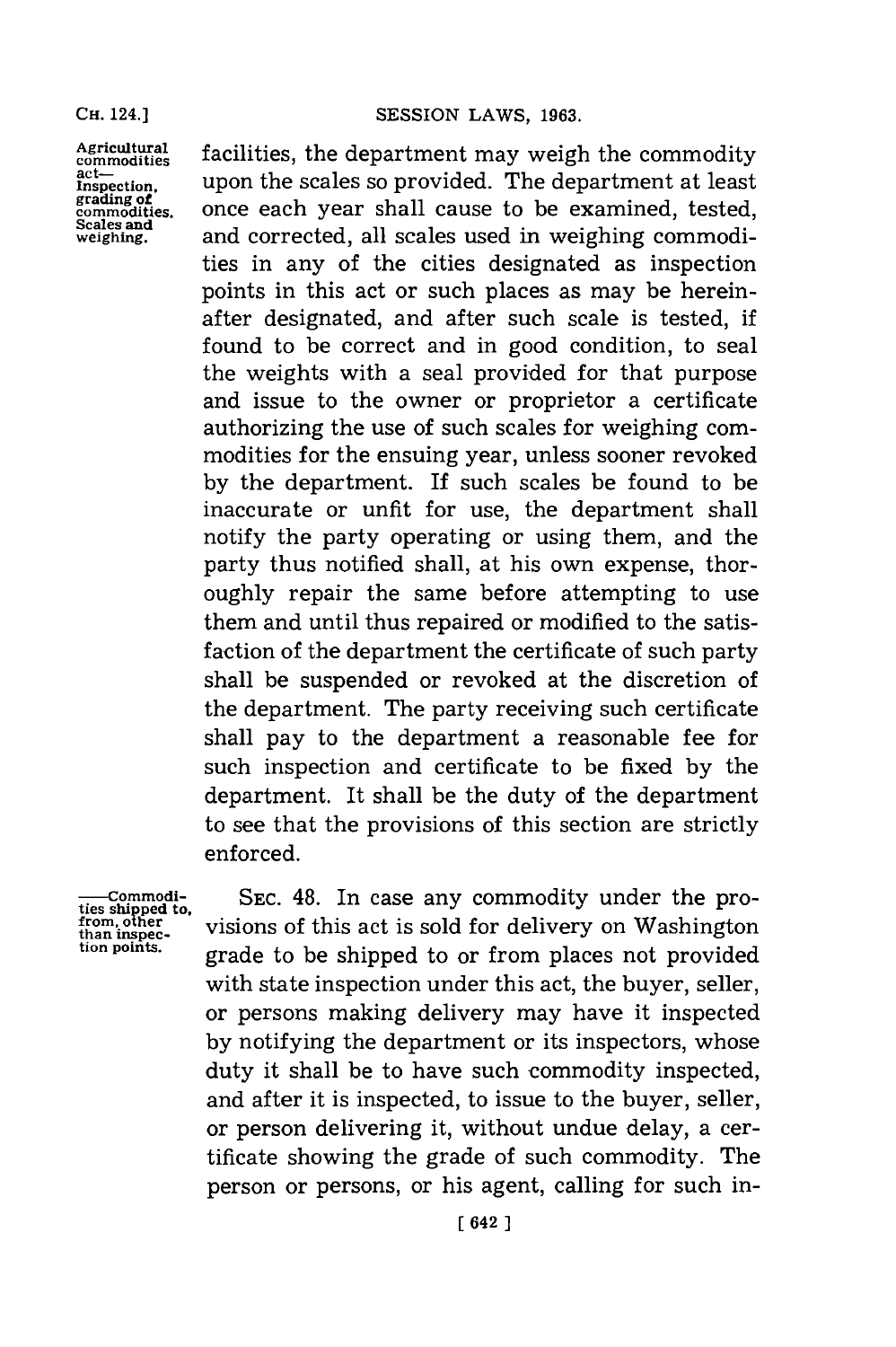spection shall pay for such inspection a reasonable fee to be fixed **by** the department.

SEC. 49. When commodities are shipped to points  $\frac{1}{\text{commonity}}$ where inspection is provided and the bill of lading does not contain the notation "not for terminal weight and grade" and the commodity is unloaded **by** or on account of the consignee or his assignee without being inspected or weighed **by** a duly authorized inspector under the provisions of this act, the shipper's weight and grade shall be conclusive and final and shall be the weight and grade upon which settlement shall be made with the seller, and the consignee or his assignee, **by** whom such commodities are so unlawfully unloaded shall be liable to the seller thereof for liquidated damages in an amount equal to ten percent of the sale price of such commodities computed on the basis of the shipper's weight and grade.

SEC. 50. (1) All moneys collected as warehouse **Disposition of** license fees, fees for weighing, grading, and inspecting commodities and all other fees collected under the provisions of this act, except as provided in subsection (2) of this section, shall be paid into the grain and hay inspection fund in the state treasury which is hereby established. Such fund shall be used for administrative expenses under this act and for the enforcement of all the provisions thereof. The department may use so much of such fund not exceeding five percent thereof as the director of agriculture may determine necessary for research and promotional work, including rate studies, relating to wheat and wheat products.

(2) **All** fees collected for the inspection, grading, and testing of hops shall be deposited into the hop inspection fund, which is hereby established, and shall be retained **by** the department for the purpose of inspecting, grading, and testing hops. Any moneys

**without inspetion, weighing.**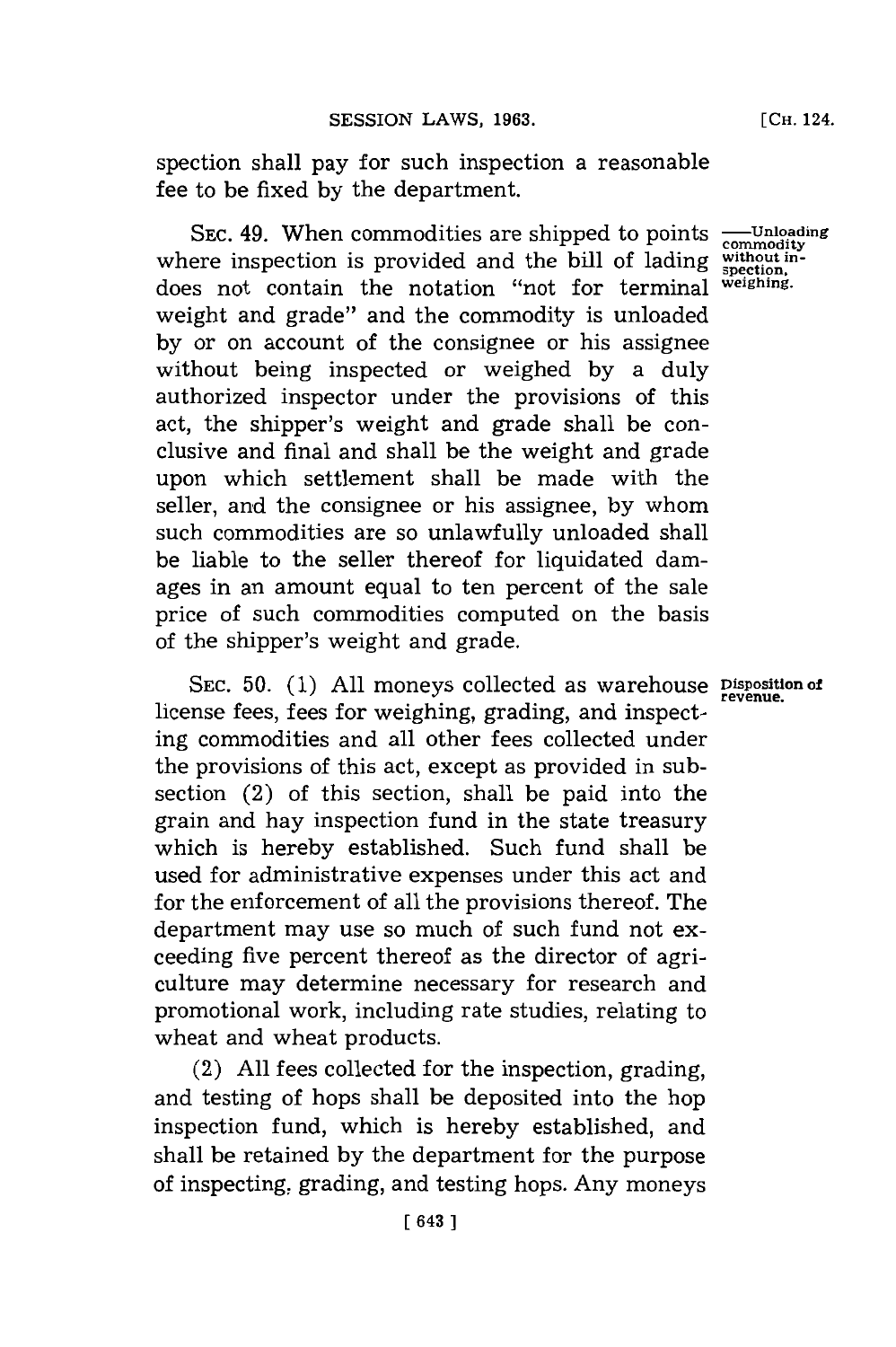Agricultural in any fund retained by the department on the effection act. Disposi-<br>act. Disposi-<br> $\frac{1}{2}$  tive data of this act, and depitted from han increasing act. Disposi-<br>tion of **the contact of this act and derived from hop inspection revenue,** and grading shall be deposited to this hop inspection fund. For the purposes of research which would contribute to the development of superior hop varieties and to improve hop production and harvest practices, the department may expend up to twenty percent of the moneys deposited in the hop inspection fund during the fiscal year ending June 30th immediately preceding the year in which such expenditures are to be made. No expenditures shall be made under the provisions of this subsection when the hop inspection fund is, or the director may reasonably anticipate that it will be, reduced below twenty thousand dollars as the result of such expenditure or other necessary expenditures made to carry out the inspection, grading, and testing of hops.

**Transfer of SEC. 51. All** moneys in the grain and hay inspec- **fund moneys.** tion fund as provided for in section **13,** chapter **189,** Laws of **1919,** as amended (RCW **22.08.090)** are hereby transferred to the account created under this act.

**Deposits as SEC.52.** Whenever any commodity shall be delivered to a warehouse under this act, and the warehouse receipt issued therefor provides for the return of a like amount of like kind, grade, and class to the holder thereof, such delivery shall be a bailment and not a sale of the commodity so delivered. In no case shall such commodities be liable to seizure upon process of any court in an action against such bailee, except action **by** the legal holder of the warehouse receipt to enforce the terms thereof. Such commodities, in the event of failure or insolvency of such bailee, shall be applied exclusively to the redemption of such outstanding warehouse receipts and scale weight tickets covering commodities so stored with such bailee. The commodities on hand in any warehouse or warehouses with a particular license,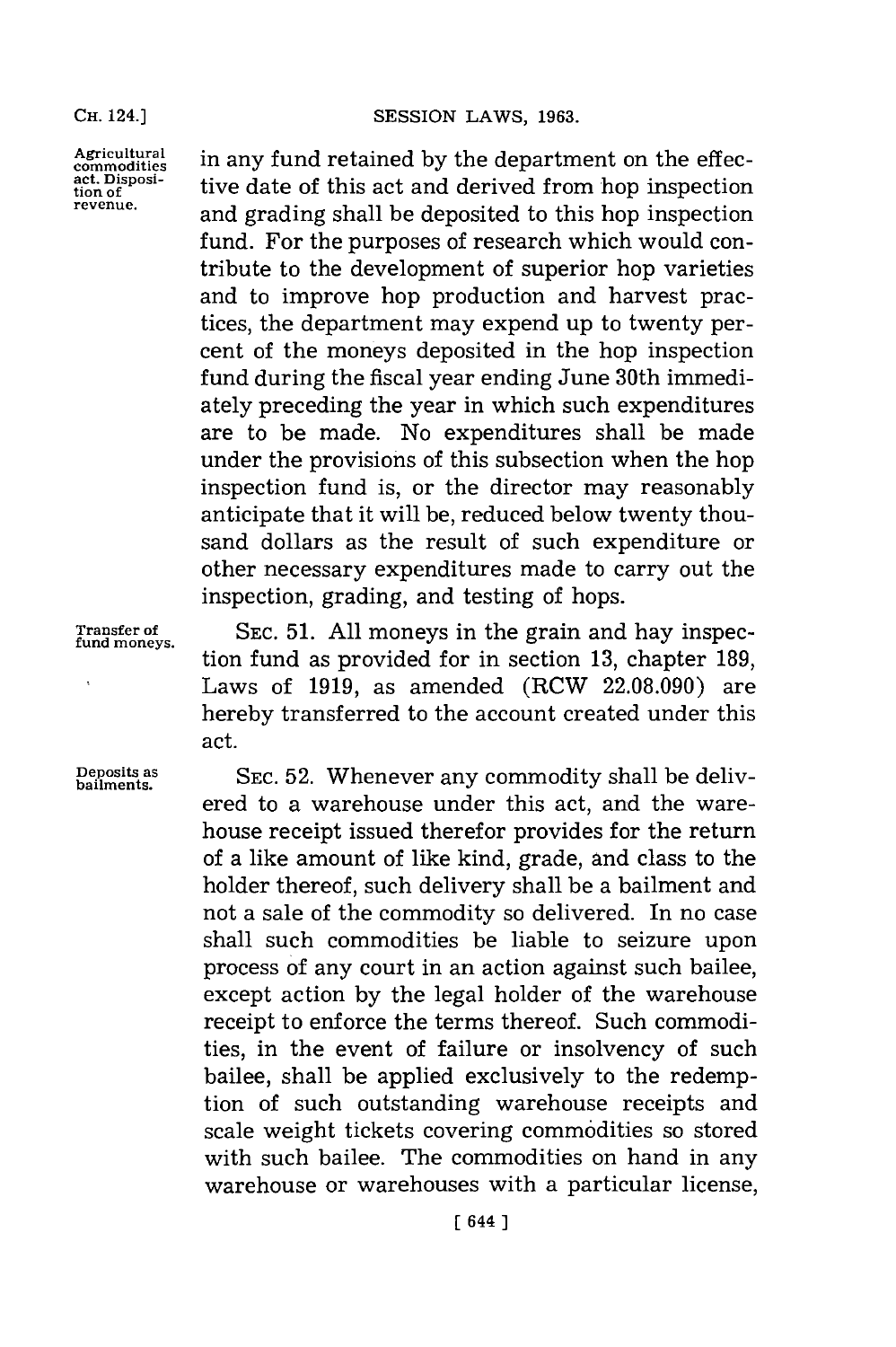as provided in section **3** of this act, shall be applied to the redemption and satisfaction of warehouse receipts and scale weight tickets which were issued pursuant to the particular license. Commodities in special piles or special bins shall be applied exclusively against the warehouse receipts or scale weight tickets issued therefor.

SEC. 53. It shall be unlawful to ship commodities **Unlawful to** in closed conveyances which have been fumigated shipfumi-<br>without labeling such railroad car, vehicle, or other **out label.** conveyance to show that it has been fumigated. The label shall show the type of fumigant used and the date of application.

**SEC.** 54. The director may bring an action in the **Injunctions.** name of the state to temporarily and/or permanently enjoin the violation of any provision of this act or any rule adopted pursuant to this act in the superior court in the county in which such violation occurs notwithstanding the existence of any other remedy at law.

**SEC. 55.** The director may cooperate with and **Cooperation with govern**enter into agreements with governmental agencies **mental**, principle of this state, other states, agencies of the federal government, and private associations in order to carry out the purpose and provisions of this act and the United States Warehouse Act **(7 USCA §** 241 *et seq.).*

**SEC. 56.** The repeal of chapter **22.08** RCW and **continuation of rules--** the enactment of this act shall not be deemed to **Change under chapter 30.04** have repealed any rules adopted under the provi- RCW. sions of chapter **22.08** RCW and in effect immediately prior to such repeal and not inconsistent with the provisions of this act. For the purpose of this act it shall be deemed that such rules have been adopted under the provisions of this act pursuant to the provisions of chapter 34.04 RCW concerning the adoption of rules.<sup>\*</sup>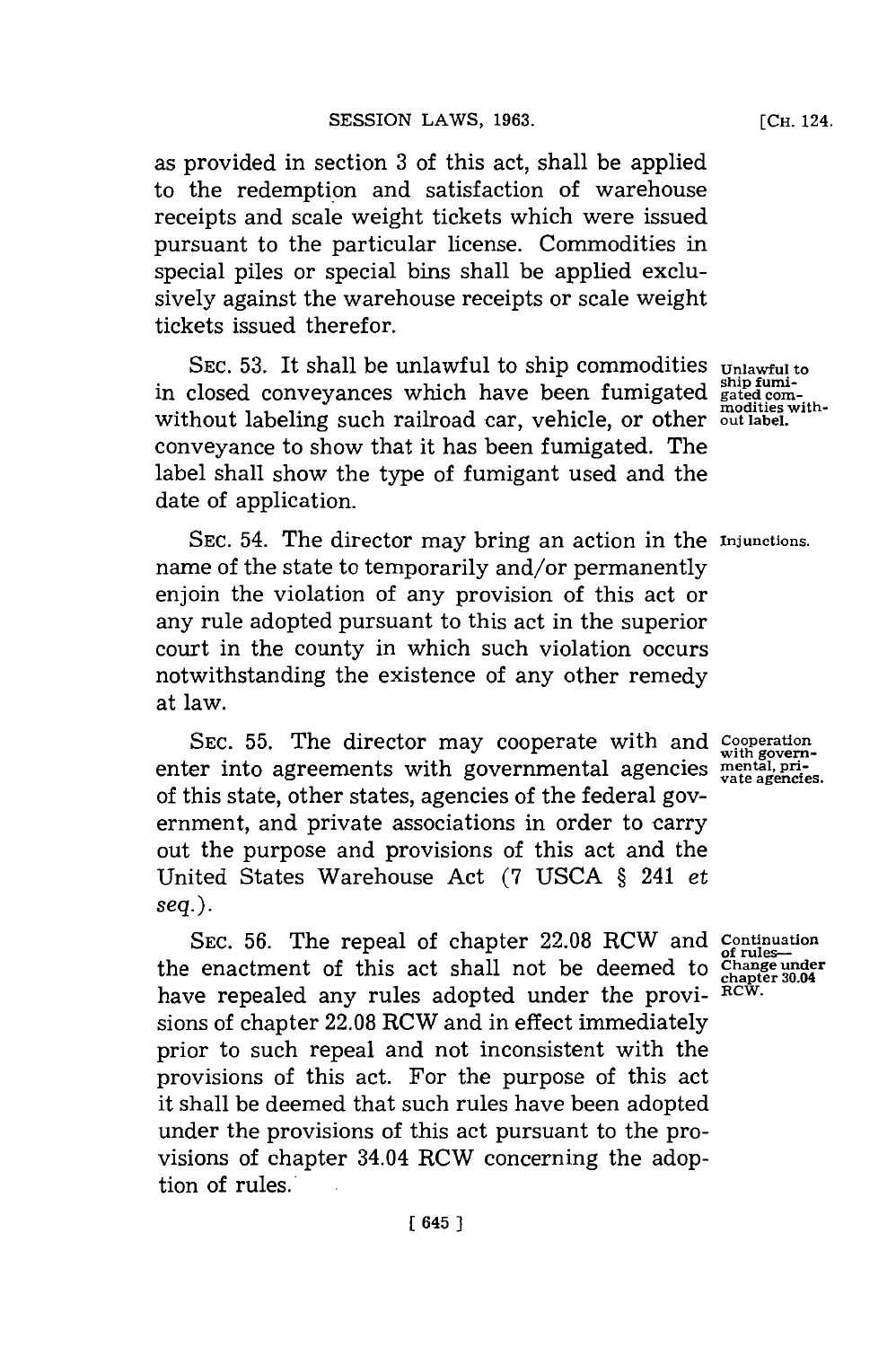SESSION LAWS, 1963.

the effect of terminating, or in any way modifying any liability, civil or criminal, which shall already

be in existence on July **1, 1963.**

Agricultural SEC. 57. The enactment of this act shall not have<br>
commodities<br>
act Savings.<br>
the effect of terminating on in any way modifying

General **SEC.** 58. A violation of any provision or section of this act, where no other penalty is provided for, and the violation of any rule or regulation adopted hereunder shall constitute a misdemeanor.

Construction **SEC. 59.** Nothing herein contained, with the as to federal exception of section 20 (1) (b) shall be deemed to exception of section  $29(1)(b)$ , shall be deemed to repeal, amend, or modify the Uniform Warehouse Receipts Act (chapter 22.04 RCW).

Effective date. **SEC. 60.** The effective date of this act shall be July **1, 1963.**

Severability. **SEC. 61.** If any section, sentence, clause, or part of this act is for any reason held to be unconstitutional, such decision shall not affect the remaining portions of this act. The legislature hereby declares that it would have passed this act and each section, sentence, clause, and part thereof despite the fact that one or more sections, clauses, sentences, or parts thereof be declared unconstitutional.

Repeal. **SEC. 62. The following acts or parts of acts and** RCW chapters are hereby repealed:

> **(1)** (a) Sections 2, **5, 9, 10, 30,** and 40, chapter **109,** Laws of **1895;**

> **(b)** Sections **1, 5** through **7, 9** through 14, **16,** <sup>20</sup> through 22, 24, **29, 30** and **31,** chapter **137,** Laws of **1909;**

> **(c)** Sections **1,** 2, **6** through **23,** and **25** through **31,** chapter **91,** Laws of **1911;**

**(d)** Chapter **170,** Laws of **1915;**

(e) Sections **1,** 2, **6** through **23, 25** through **33** and **35,** chapter **189,** Laws of **1919;**

**(f)** Chapter 74, Laws of **1921;**

**(g)** Section **1,** chapter **137,** Laws of **1921;**